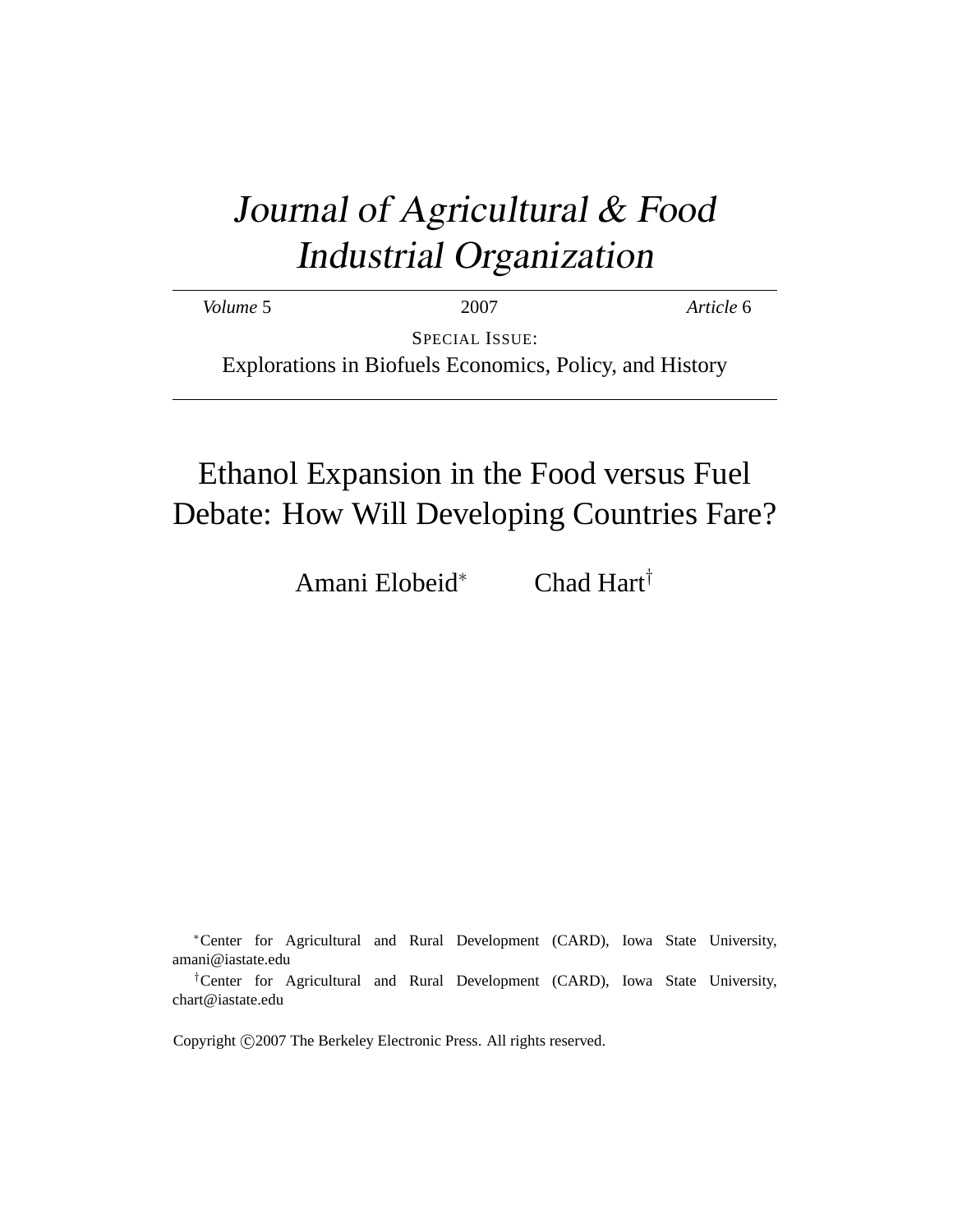# Ethanol Expansion in the Food versus Fuel Debate: How Will Developing Countries Fare?

Amani Elobeid and Chad Hart

#### **Abstract**

This paper examines the impact of ethanol expansion in the United States, brought about by higher crude oil prices, on agricultural commodity prices. Given the United States's stature as a major producer and exporter of many agricultural commodities, the resulting increase in commodity prices has spillover effects into the global market. Using the price changes estimated within a multi-commodity, multi-country agricultural modeling system, this paper attempts to show how an increase in world commodity prices would affect the costs of food baskets around the world and how higher food costs will impact food security, particularly in developing countries. In general, we find that countries where corn is the major food grain experience larger increases in food basket cost while countries where rice is the major food grain have smaller food basket cost increases. Countries where wheat and/or sorghum are the major food grains fall in between. Consequently, the highest percentage increases are seen in Sub-Saharan Africa and Latin America where food basket costs are estimated to increase by at least 10%. The lowest percentage increases are seen in Southeast Asia, with cost increases of less than 2.5%.

**KEYWORDS:** agricultural markets, energy, ethanol, food security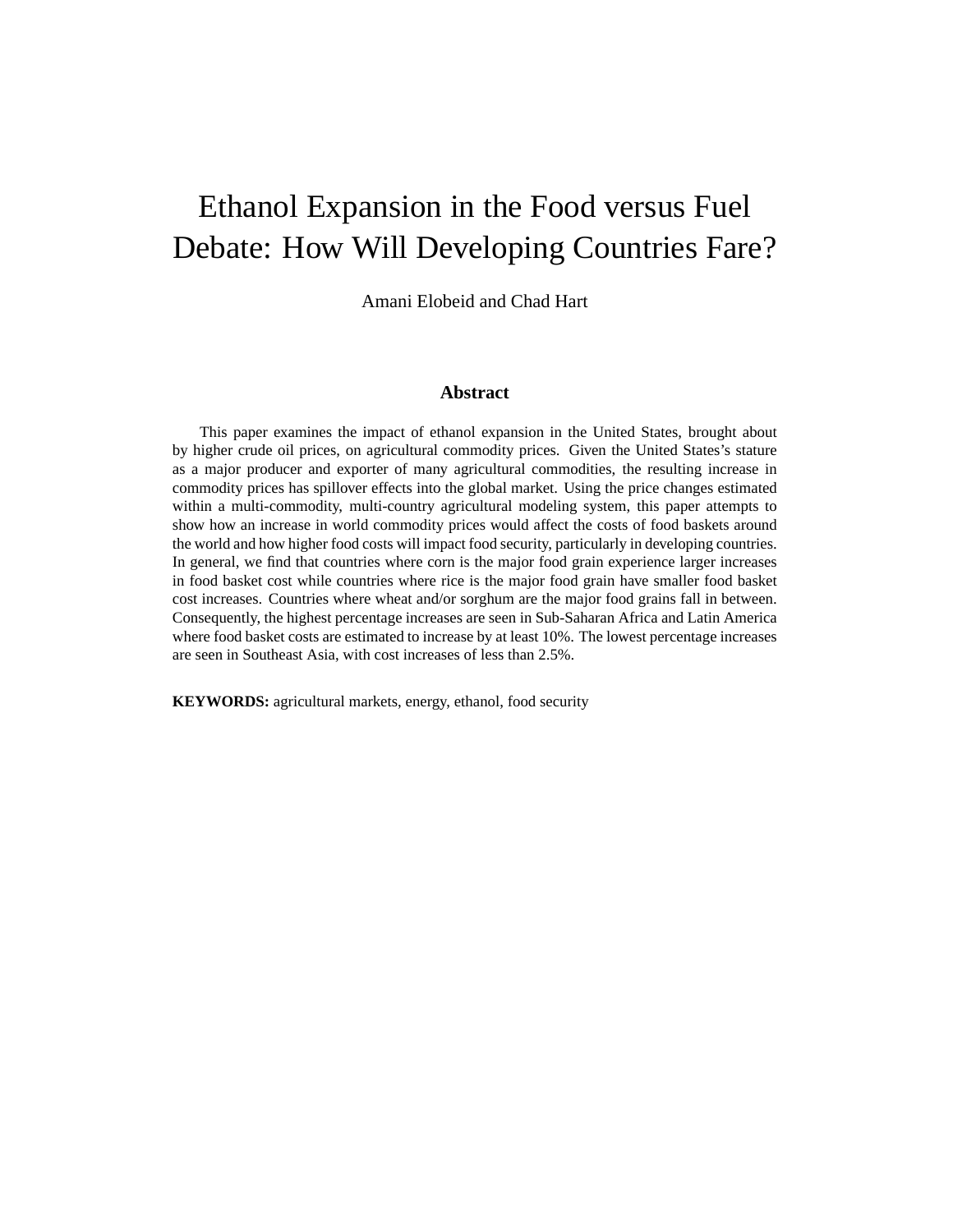#### **1. Introduction**

The dramatic expansion in biofuels in recent years, particularly in the United States and Brazil, has been attributed to a number of economic and environmental factors. High crude oil prices have fueled interest in finding alternative energy sources and reducing dependency on imported oil supplies. Environmental concerns about greenhouse gas emissions have also contributed to the expansion. Additionally, the emergence of biofuels has represented an alternative market for a number of agricultural commodities. This push has been driven primarily by mandates and market incentives (for example, the National Alcohol Program (PROALCOOL) in Brazil, the Energy Policy Act of 2005 in the United States, and the 2003 Renewable Fuels Directive in the European Union).

Ethanol is currently the major type of biofuel in the world, and it has been expanding significantly, especially in the United States and Brazil. The two countries account for over 70% of total world production, with the United States producing 5.3 billion gallons and Brazil producing 4.5 billion gallons in 2006 (RFA, 2007). A number of countries, such as China and India, are also taking an increased interest in ethanol as an alternative fuel. Biodiesel, the other major biofuel, has been lagging behind ethanol primarily because of higher feedstock costs. However, it is significant in the European Union and gaining importance in the United States and in South American countries.

A number of studies have looked at the impact of biofuels expansion on agricultural markets both at the national and global levels (Elobeid et al., 2007; English et al., 2006; Hill et al., 2006; Secchi and Babcock, 2007; Tokgoz et al., 2007; von Lampe, 2006). These studies have found that, in general, with increased ethanol expansion, the prices of both the agricultural feedstock commodities and their competing crops increase with implications for land allocations, food prices, and the environment. While there is consensus on the impact of the growth in biofuels on the prices of agricultural commodities, there is debate as to whether the net effect on the economy and the environment is positive or negative. Doornbosch and Steenblik (2007), for example, contend that the contributions of biofuels to energy demands are very limited given their adverse effects on food prices and the environment. Nonetheless, there are benefits in terms of increased producer prices and positive income effects, particularly in rural economies (Schmidhuber, 2006).

Prior to biofuels, agricultural prices were affected by energy prices mainly through their impact on the cost of production by way of input prices such as fertilizers and pesticides. However, higher energy prices now are affecting agricultural output prices directly, as agricultural commodities have become inputs in the production of energy. Schmidhuber (2006) points out that this new relationship means that higher energy prices are creating price floors for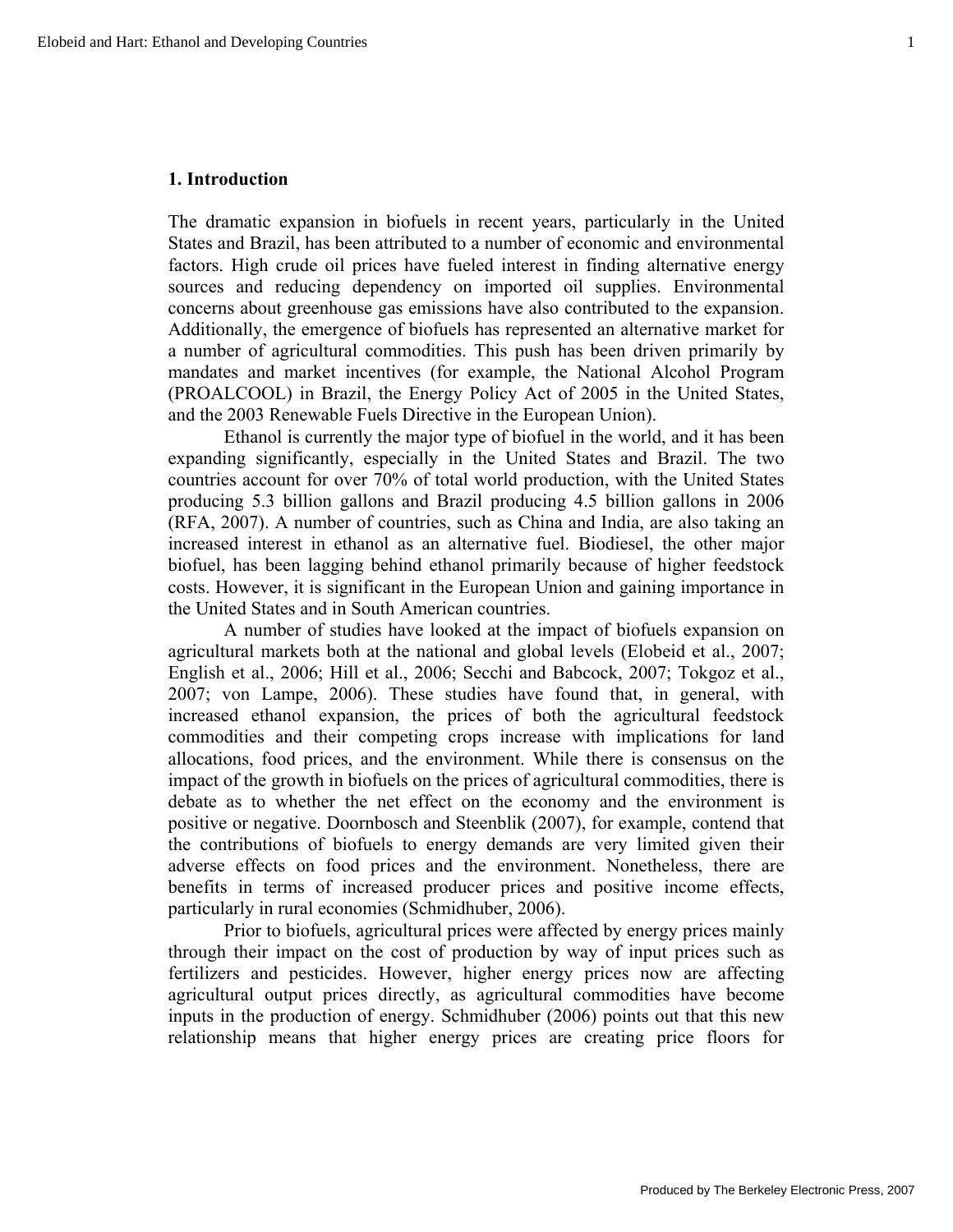agricultural commodities when demand from the energy sector is large and agricultural feedstocks are competitive in the energy market. Energy prices also create price ceilings for agricultural feedstocks depending on how fast the feedstock prices rise relative to energy prices and on their energy equivalents, particularly in the long run. Feedstock costs are a major component in the cost of producing biofuels, so feedstock prices need to remain competitive in the energy markets.

This paper examines the impact of ethanol expansion in the United States, brought about by higher crude oil prices, on agricultural commodity prices and how the increase in these prices will affect food prices and global food security. Ethanol is produced mainly from corn in the United States. The United States is a major producer and exporter of not only corn but also other agricultural commodities such as sorghum, soybeans, pork, and broiler meat. U.S. corn accounts for about 40% of global production and roughly 70% of world trade. Thus, an increase in the demand for U.S. corn used in ethanol production would have an impact not only in domestic markets but also in the global arena. With ethanol expanding in the United States, the increase in corn prices will bid away land from other crops such as soybeans and wheat, which will result in an increase in their respective prices. With the continuation of the ethanol expansion in the United States in 2006, U.S. corn prices increased by 60% while world corn prices increased by more than 50%. Wheat and soybean prices increased by 25% and 8%, respectively, in the United States, and increased by 21% and 7%, respectively, in the world market. Given the United States's dominance in these commodities, the increase in their prices had spillover effects into the global market.

Higher prices in agricultural commodities used in the production of food imply higher food prices. Although these higher agricultural commodity prices would benefit agricultural producers in both developing and developed countries, they would also adversely affect the ability of the poor, especially in developing countries, to purchase food. In addition, developing countries, in general, and low-income food-deficit countries, in particular, are usually net exporters of primary agricultural commodities as well as net importers of food. Thus, the rising commodity prices will have both positive and negative impacts on the economies of these countries. For this paper, the focus is on the changes in food purchasing power, especially in developing countries, given estimates of price changes due to ethanol expansion in the United States. Lower global supplies and higher world prices for commodities such as corn, wheat, and soybeans would greatly impact low-income food-deficit countries. These countries have large numbers of poor, rural, food insecure, and undernourished populations, which tend to spend a larger proportion of their income on food and are more vulnerable to rising and volatile food prices. One of the regions that is especially vulnerable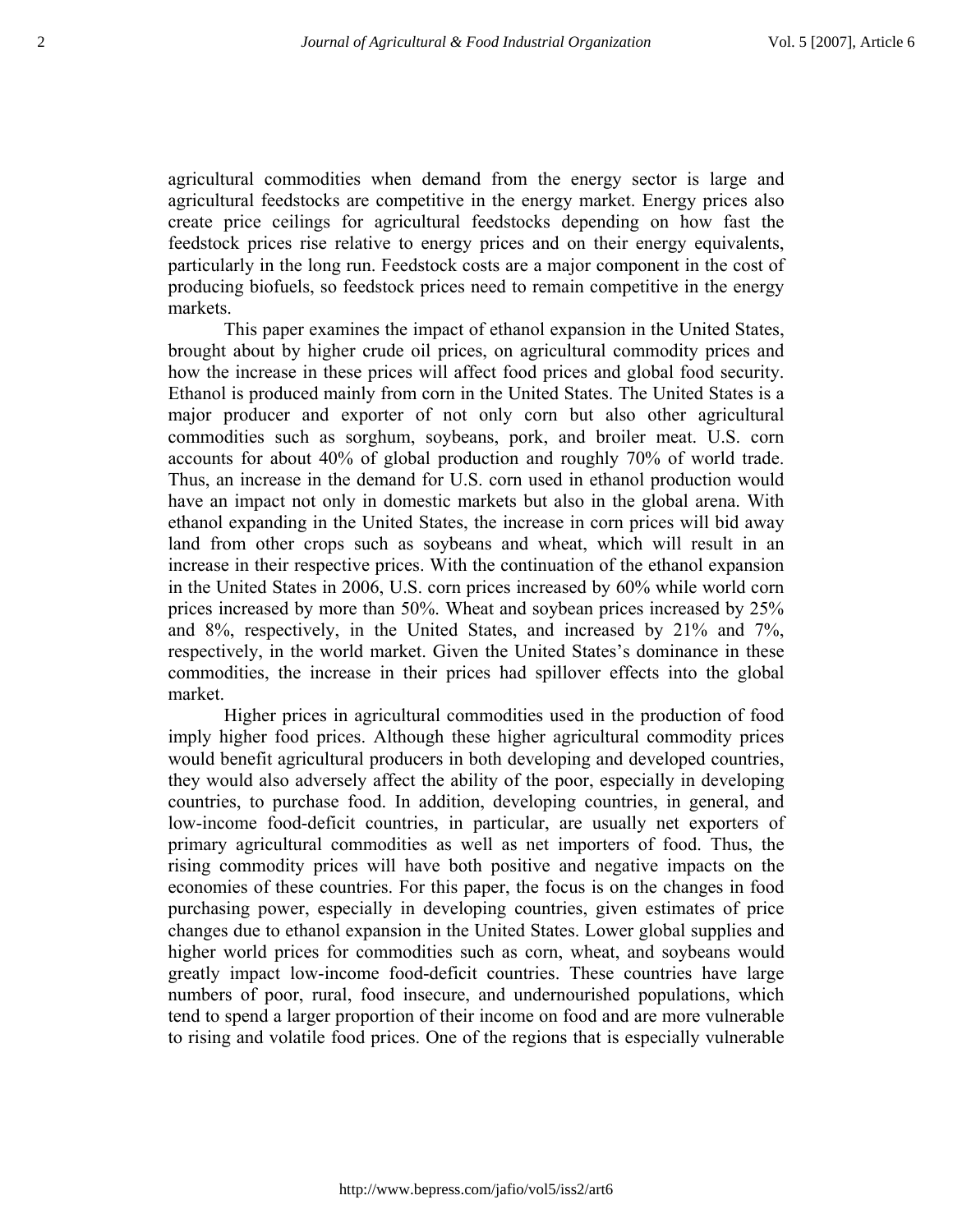is Sub-Saharan Africa, where over 30% of the population is chronically food insecure (FAO, 2007b). Using the price changes estimated within a multicommodity, multi-country agricultural modeling system, this paper attempts to show how an increase in world commodity prices would affect the costs of food baskets around the world and how higher food costs will impact food security, particularly in developing countries.

In the following paragraphs, we define food security, identify the countries that are food insecure, and explore the impact of ethanol expansion on food security. Then, we offer a brief description of the models used for the simulations and the method used for determining the impact of higher commodity prices on the costs of individual countries' food baskets. After describing the scenarios, we present the key results and conclusions.

#### **2. Defining food security**

The Food and Agriculture Organization of the United Nations (FAO) defines food security as a condition which exists "when all people, at all times have physical and economic access to sufficient, safe and nutritious food to meet their dietary needs and food preferences for an active and healthy life" (FAO, 2002, p. 49). There are four dimensions of food security: food availability, stability of food supplies, access, and utilization (i.e., people's ability to absorb nutrients). Conversely, food insecurity is defined as "a situation that exists when people lack secure access to sufficient amounts of safe and nutritious food for normal growth and development and an active and healthy life. It may be caused by the unavailability of food, insufficient purchasing power, inappropriate distribution, or inadequate use of food at the household level" (FAO, 2002, p. 49).

Food insecurity may be chronic, seasonal or transitory. Chronic food insecurity is a long-term phenomenon defined as the persistent inability of people to meet minimum food consumption requirements, lasting for more than six months of the year. Chronically food insecure households have reduced capability to weather shocks including higher food prices, loss of income, or loss of food crops due to weather. Transitory food insecurity is a short-term occurrence and is the temporary inability to meet minimum food requirements. Transitory food insecurity usually occurs in a more limited time frame with some indication of capacity to recover from shocks (FAO, 2002).

#### **2.1** *Who are the food insecure?*

There are over 860 million people who can be classified as hungry or undernourished in the world. Undernourished people are those whose food intake is continuously below a minimum dietary energy requirement for maintaining a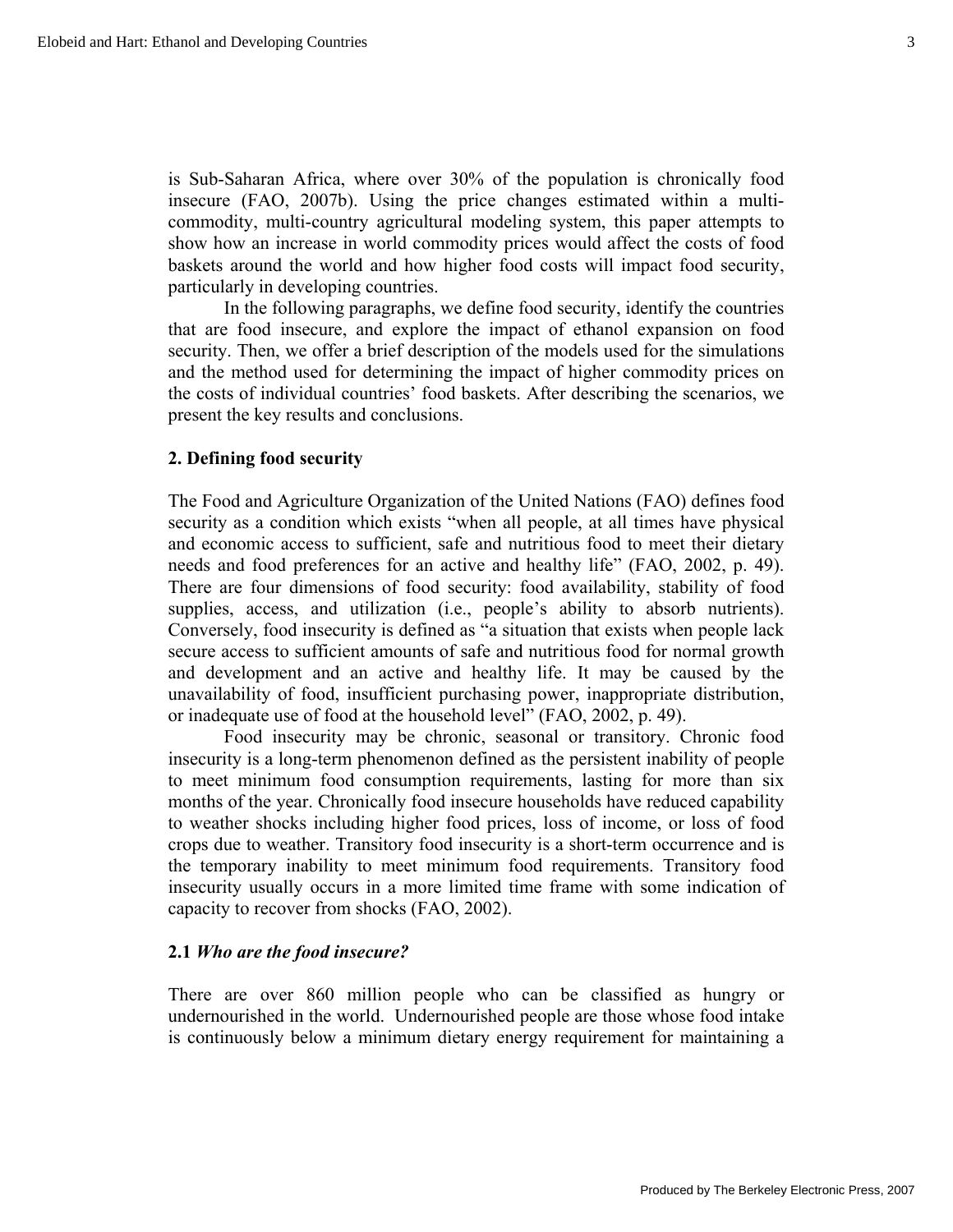healthy life. Ninety-six percent of the hungry live in developing countries, which are characterized by reliance on agriculture, rural populations, dependence on food imports, and exports of primary commodities (FAO, 2007b). Table 1 shows the proportion of the world's undernourished by region.

Although Asia and the Pacific, and Latin America and the Caribbean have experienced a noticeable reduction in the prevalence of undernourished people, the reduction in Sub-Saharan Africa is less pronounced, with certain regions facing higher proportions of undernourishment when compared to the early 1970s.<sup>1</sup> Furthermore, FAO projects that by 2015 there will be a reduction in the number of undernourished people in developing countries with the exception of the Near East and North Africa, and Sub-Saharan Africa (FAO, 2006). The leastdeveloped countries have the highest proportion of chronically undernourished populations (about 88%). These countries have become increasingly dependent on imports of basic food commodities to ensure food security. For many, this has also resulted in increased exposure to international market price fluctuations, increasing overall food insecurity. Biofuels expansion, in general, and ethanol expansion, in particular, would result in direct linkages between what happens in the energy markets and food security, thus increasing uncertainty in global agricultural markets.

| <b>Country Groups</b>                                                                  | 1969-71 | 1979-81 | 1990-92 | 1995-97 | $2001 - 03$ | $2002 - 04^2$ |
|----------------------------------------------------------------------------------------|---------|---------|---------|---------|-------------|---------------|
| World                                                                                  |         |         |         |         | 14          | 14            |
| Developing World                                                                       | 37      | 28      | 20      | 18      | 17          | 17            |
| Asia and the Pacific                                                                   | 41      | 32      | 20      | 17      | 16          | 16            |
| Latin America and<br>the Caribbean                                                     | 20      | 13      | 13      | 11      | 10          | 10            |
| Near East and North<br>Africa                                                          | 23      | 9       | 8       | 10      | 9           | 9             |
| Sub-Saharan Africa                                                                     | 36      | 37      | 35      | 36      | 32          | 33            |
| Developed World                                                                        |         |         |         |         | 3           | < 2.5         |
| $\Gamma$ $\Lambda$ $\Omega$ $\Omega$ $\overline{\Omega}$ $\overline{\Omega}$<br>$\sim$ |         |         |         |         |             |               |

Table 1. Prevalence of Undernourishment in Total Population (percent)

*Source:* FAO, 2007b.

1. provisional; 2. preliminary

#### **2.2** *U.S. ethanol expansion and its impact on food security*

In this study, the impact of ethanol expansion on food security is examined through two of its four dimensions, namely, availability and access. Food availability refers to the capacity to have adequate food supplies and to meet overall food demand. With ethanol expansion, food could become less available

<sup>&</sup>lt;sup>1</sup> For example, the proportion of undernourished people in Central Africa increased from 30% in 1969-1970 to 57% in 2002-2004.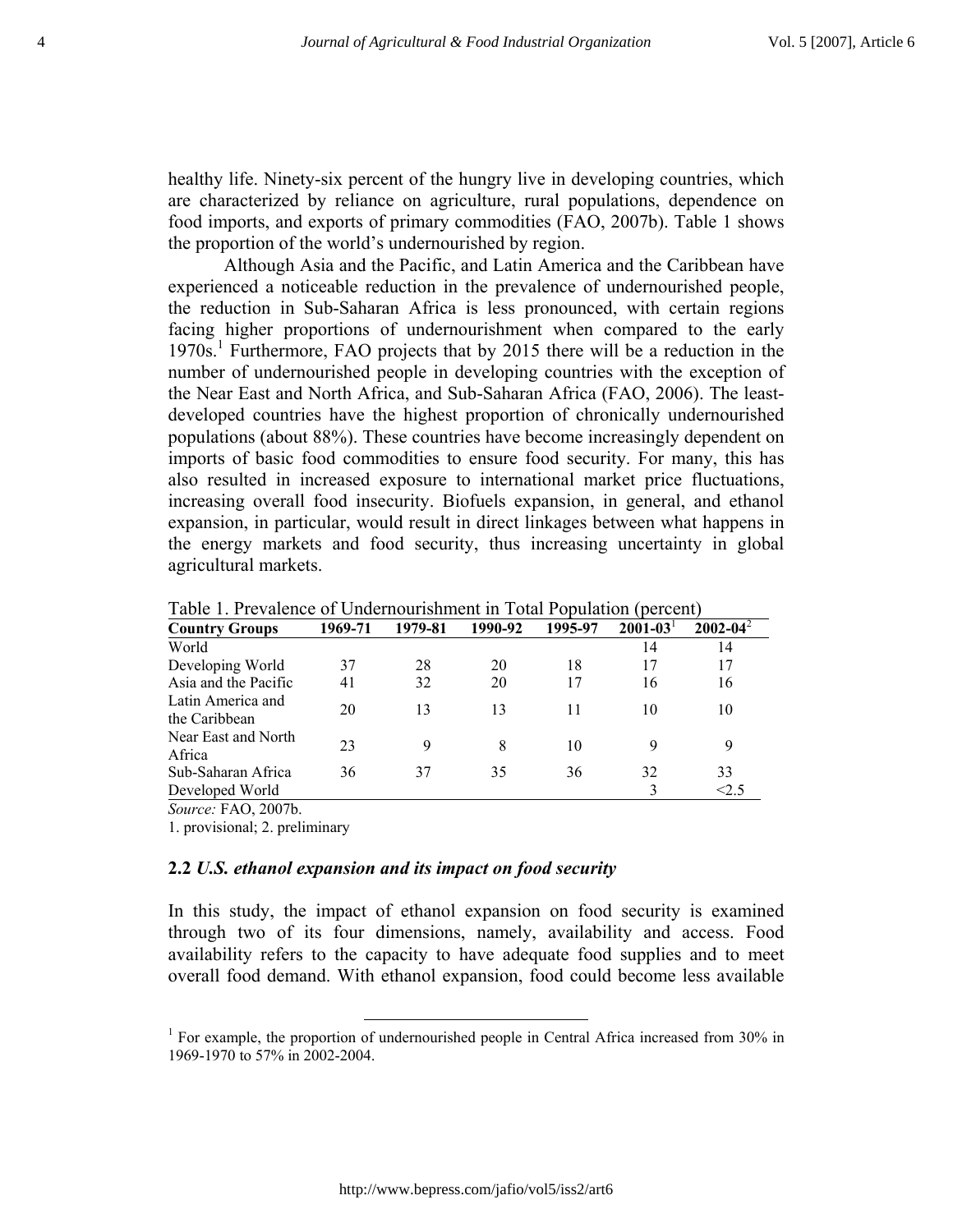as more resources are diverted away from the production of food and toward the production of biofuels. Food access refers to the ability of households to have enough purchasing power and entitlement to access food. If food prices rise faster than real income as a result of ethanol expansion, this would reduce purchasing power and, in turn, reduce the ability of households to access food (Schmidhuber, 2006). This may be especially true for the urban poor in developing countries.

#### **3. Model calibration and data**

The results from a series of models representing major agricultural commodities in U.S. and global markets are utilized in this study to evaluate the likely impact of an increase in crude oil prices, and the resulting growth in the ethanol sector, on agricultural markets.<sup>2</sup> The modeling system includes models of supply and demand for important temperate agricultural products in all major producing and consuming countries. The model structure was extended to incorporate and link an international ethanol model to an already established multi-market model of world agricultural and food markets. The integration of the ethanol sector into the agricultural market increases the market's susceptibility to volatility from energy markets. The modeling system allows prices, production, consumption, and trade in the ethanol, crops, livestock, and dairy sectors to be endogenized in both the U.S. and world markets. Thus, the system allows for supply and demand responses of the modeled agricultural commodities in the U.S. and worldwide to economics shocks, such as the scenarios outlined later in this paper.

The individual models are partial equilibrium, econometric, non-spatial policy models. Parameters in the model are estimated, surveyed from the literature, or obtained from consensus of expert opinion. The models include policy instruments, such as price supports, tariffs, and export subsidies that influence the incentives faced by economic agents. Supply and utilization data for the agricultural commodities were obtained from the F.O. Lichts Online Database; the FAO of the United Nations (FAOSTAT Online); and the Production, Supply and Distribution View (PS&D) database of the U.S. Department of Agriculture (USDA). Macroeconomic data were obtained from the International Monetary Fund and Global Insight. Data on the prevalence of undernutrition and the food consumption patterns of the main food items by country (i.e., the share of total dietary energy consumption) are available from FAO's Statistics Division (FAO, 2007a, b). The data and projections for the crude oil price, which is the U.S.

<sup>&</sup>lt;sup>2</sup> This analysis is derived from the results of the study "Emerging Biofuels: Outlook of Effects on U.S. Grain, Oilseed, and Livestock Markets" by Tokgoz et al. (2007) and additional projections provided by the same authors. A fuller description of the projection models is contained in the Tokgoz et al. reference or at www.fapri.iastate.edu/models/.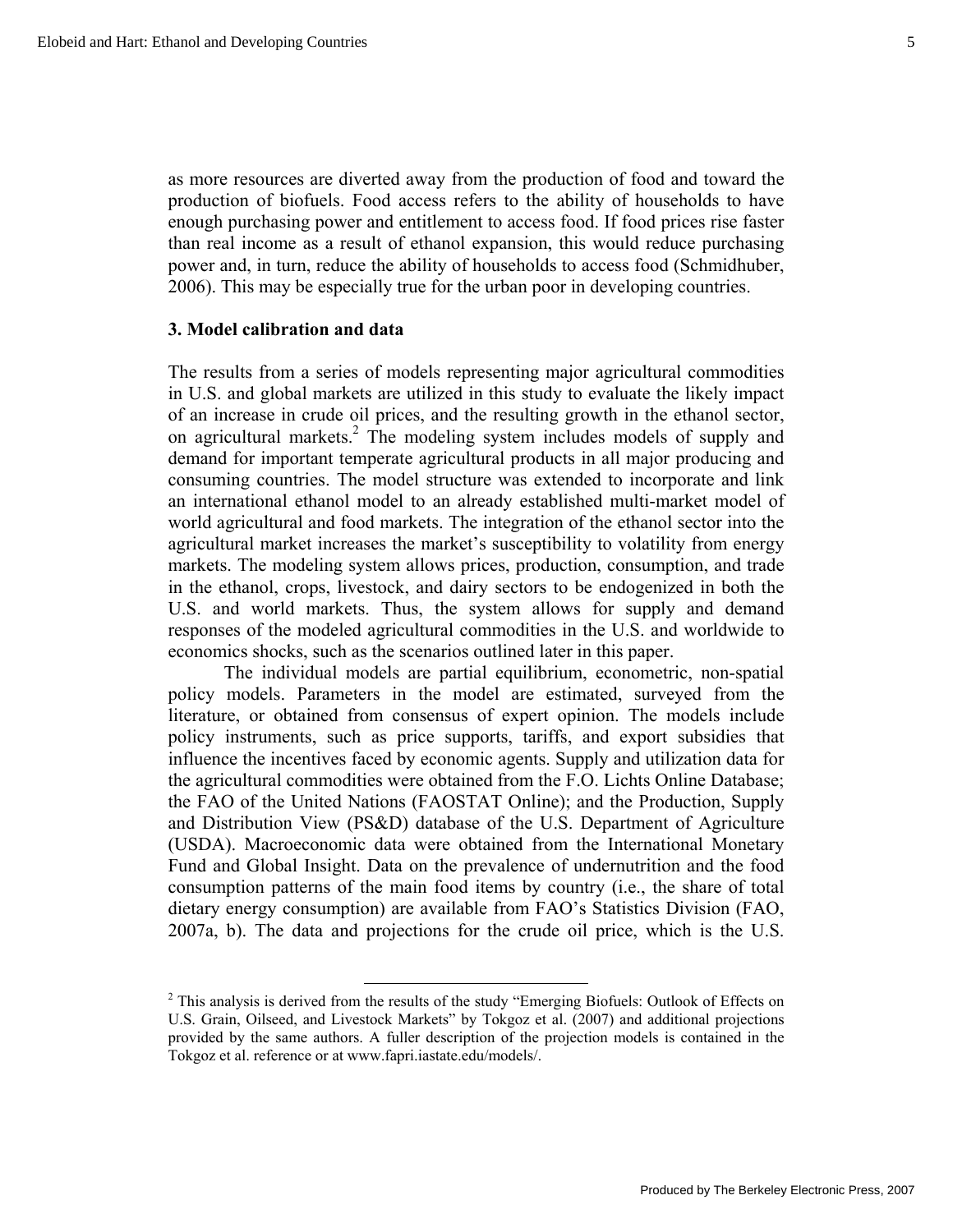refiners' acquisition cost of crude oil, were taken from the U.S. Department of Energy's Energy Information Administration (EIA, 2007).

A baseline is established using the U.S. and international commodity models calibrated on 2006 historical data (2006/07 marketing year data for crops models). The projections cover the period between 2007 and 2016 (2007/08 and 2016/17 marketing years). Although the projection period covers only 10 years, a long-run equilibrium concept is used in which long-run equilibrium prices for ethanol, crops, and livestock are achieved. This occurs when there is no incentive to construct new ethanol plants (i.e., net profit margins reach zero), no incentive to expand or contract livestock and dairy production, and all crop markets clear. Therefore, the year 2016/17 is the last year of the projection period and also the year in which long-run equilibrium conditions hold for all relevant sectors. Then, two scenarios are run.

In the first scenario (Scenario 1), the crude oil price is increased by \$10 per barrel over the projection period, and it is assumed that U.S. ethanol demand is constrained by the lack of flex-fuel vehicles to absorb the additional ethanol from the ethanol expansion generated by the higher crude oil price.<sup>3</sup> In the second scenario (Scenario 2), the crude oil price is increased by \$10 per barrel over the projection period, but it is assumed that no demand constraint exists, i.e., there are enough flex-fuel vehicles to absorb the additional ethanol supply. The first scenario represents a realistic view of the current conditions in the ethanol market whereas the second scenario represents an upper bound. The two scenarios are analyzed relative to the baseline projections. Once the changes in the prices of agricultural commodities are determined in each of the scenarios, the changes in the costs of the food baskets of all available countries are calculated using the share of total energy dietary consumption.<sup>4</sup> The food cost calculations are based on the latest FAO food consumption data and the price changes for the basic agricultural commodities from the scenario projections. These food cost change estimates do not account for possible food substitution and it is assumed that the commodity price changes serve as a reasonable proxy for food price changes. Thus, the estimates should be viewed as upper bounds on the impacts on food basket costs. Given that the translation of commodity prices into food prices often contains additional costs, especially for developed countries, the estimates presented here will likely overstate the impacts particularly in countries with more

<sup>&</sup>lt;sup>3</sup> Flex-fuel vehicles can run on gasoline, gasoline blended with 10% ethanol (E-10) or gasoline blended with 85% ethanol (E-85). The flex-fuel vehicle market is currently undeveloped, as it faces a series of issues including the relative lack of E-85 fuel stations and the price of ethanol relative to gasoline.

Dietary energy consumption per person is the amount of food, in kcal per day, for each individual in the total population.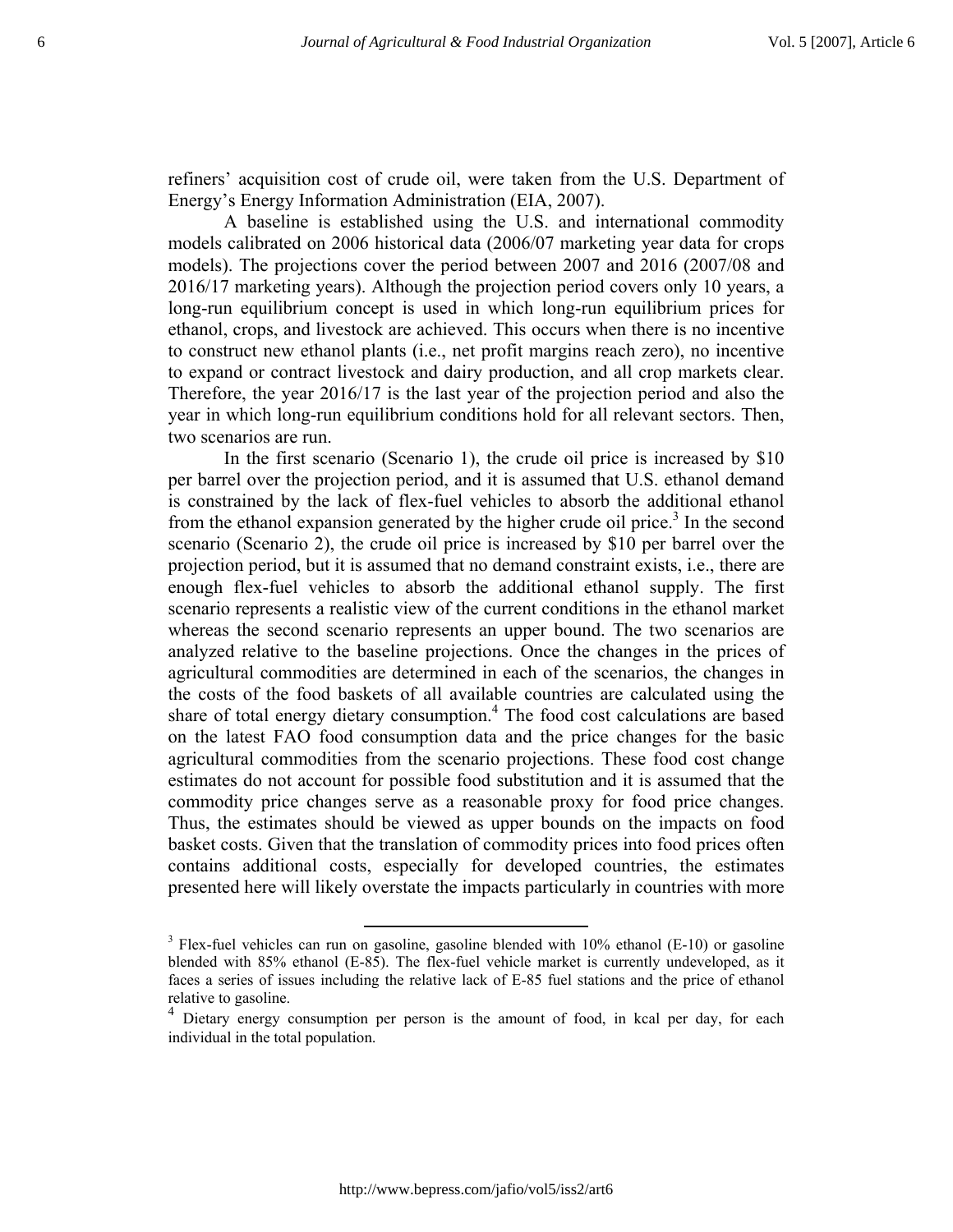developed economies. The results for the United States are highlighted to show the possible inflation of the food basket cost impacts.

### **4. Results**

### **4.1** *Higher crude oil price scenarios with and without an ethanol demand constraint*

In the first scenario, in which the constraint in ethanol demand exists, a \$10 per barrel increase in the crude oil price leads to a 55% increase in the production of U.S. ethanol in 2016/17, i.e., the long run. The higher crude oil price, in combination with the projected corn price, results in positive net returns for the ethanol sector and provides incentives for the ethanol industry to expand. Ethanol produced from corn increases from 14.4 billion gallons in the baseline to roughly 22 billion gallons under Scenario 1. With the demand for U.S. corn used in ethanol increasing by 64%, the U.S. corn price increases by 20%, from \$3.15 per bushel in the baseline to \$3.78 per bushel in the scenario. U.S. corn area planted increases by 11% while area planted for competing crops declines, by almost 7% for wheat and by 6% for soybeans when compared to the baseline. Consequently, the prices of wheat and soybeans increase by 9% for both crops. With supply of soybean meal declining, the price of soybean meal increases by almost 5%.

As U.S. feed prices increase dramatically, so do livestock farmgate prices. The increase in the corn price and the soybean meal price result in an increase in the feed cost for livestock. U.S. exports of pork, broilers, and turkeys decline but by a smaller percentage than crop exports do (30.2% and 21% for corn and wheat, respectively, versus 6.2% and 1.5% for pork and broiler, respectively). The reason for this difference is that world demand for U.S. meat is largely unaffected by higher feed-grain prices because the rest of the world's livestock producers also face higher feed prices. Total world meat consumption declines because of higher prices, but U.S. producers still would find it profitable to supply world markets. The same situation applies to non-fat dry milk, which is the main dairy product exported by the United States. U.S. beef exports are projected to increase because the price of beef relative to other meats declines.

Scenario 2 without an ethanol demand constraint shows amplified results compared to Scenario 1. As in Scenario 1, the combination of crude oil and corn prices result in positive net returns for the ethanol sector and incentives for the ethanol industry to expand. Here, an increase in the price of crude oil results in a doubling of U.S. corn-based ethanol production in the long run to almost 29 billion gallons when compared to the baseline. The U.S. corn price increases by roughly 40%, to \$4.42 per bushel. The rise in U.S. feed prices is also higher than in the Scenario 1 and the impact on the livestock sector is larger.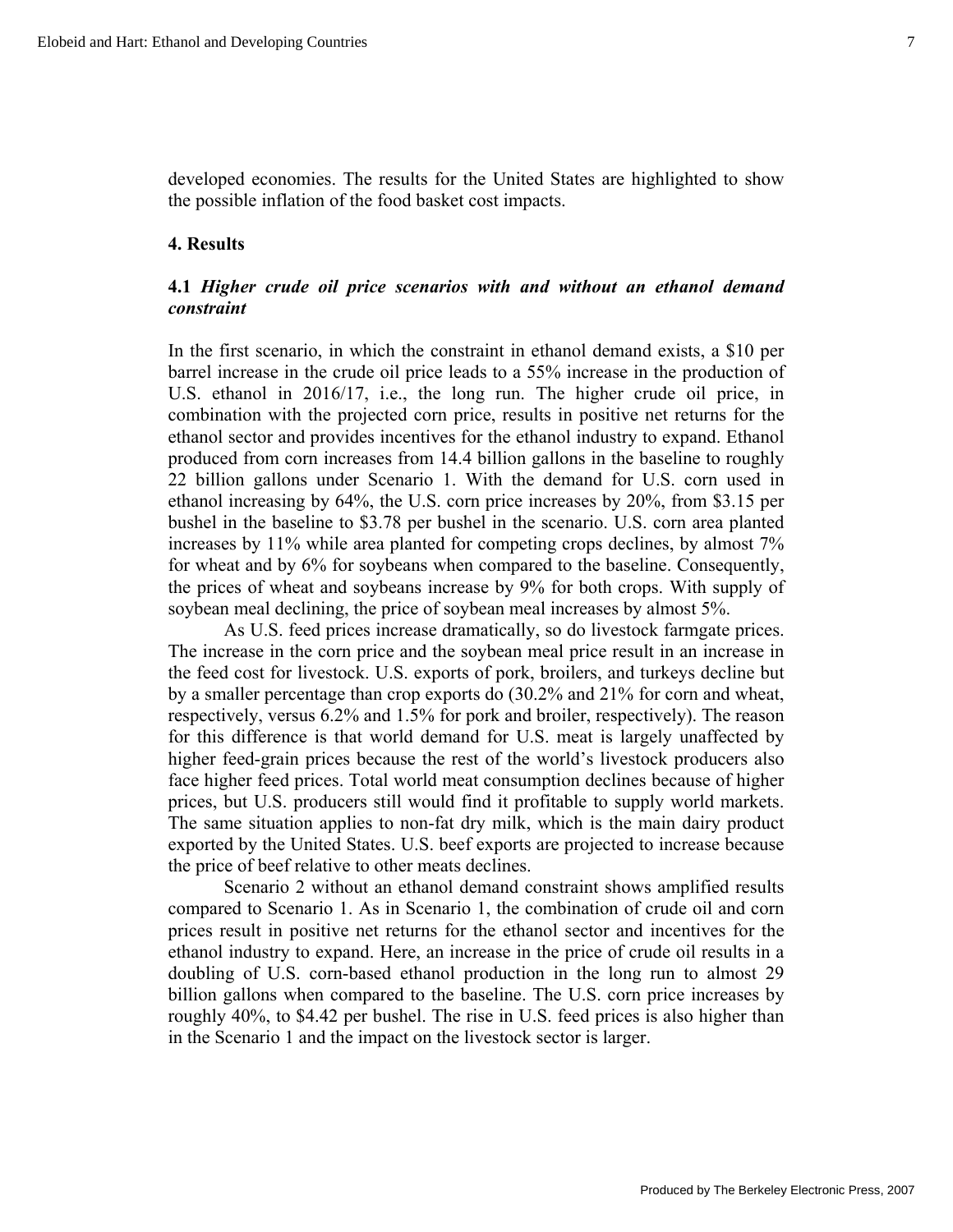For this study, the key model results are the price changes for the individual commodities. Table 2 displays the long-run representative world price levels for the commodity prices under the baseline projections and the percentage changes projected under the two scenarios. These price changes serve as the primary information used in this study to determine the food basket cost changes given continuing biofuel expansion. As can be seen in the last two columns of Table 2, commodity prices under the two scenarios are above baseline levels. Given the concentration of the scenarios on biofuels, and specifically ethanol production, it is not surprising that corn prices increase sizably under the scenarios. In general, crop prices in the scenarios increase by over 10%, especially for crops of which the United States is a leading exporter. Vegetable oil prices also increase under the scenarios, as the oil crops face pressures from increased land competition from corn and possible biodiesel development. Meat and dairy prices also increase under the scenarios, as higher feed prices are projected to be passed through to consumers.

| <b>Commodities</b>                        | <b>Units</b>    | <b>Prices</b>   | <b>Percent Change in Prices</b> |                   |
|-------------------------------------------|-----------------|-----------------|---------------------------------|-------------------|
|                                           |                 | <b>Baseline</b> | Scenario 1                      | <b>Scenario 2</b> |
| Barley and products                       | \$/metric ton   | 135.0           | 11.9%                           | 23.0%             |
| Butter, ghee                              | \$/metric ton   | 2,299.0         | $0.3\%$                         | $0.5\%$           |
| Cheese                                    | \$/metric ton   | 3,234.0         | $0.8\%$                         | 1.7%              |
| Corn and products                         | \$/metric ton   | 159.0           | 18.2%                           | 36.5%             |
| Cottonseed oil                            | \$/metric ton   | 39.7            | 6.2%                            | $9.4\%$           |
| Eggs and products                         | $\phi$ /dozen   | 87.3            | $6.3\%$                         | 15.3%             |
| Meat and products, bovine                 | \$/metric ton   | 1,935.0         | 3.8%                            | 8.6%              |
| Meet and products, pig                    | \$/metric ton   | 1,138.0         | $6.9\%$                         | 16.1%             |
| Meat and products, poultry                | \$/metric ton   | 1,612.0         | $5.1\%$                         | 13.4%             |
| Milk                                      | \$/metric ton   | 323.0           | 19.5%                           | 23.2%             |
| Oats and products                         | \$/bushel       | 1.9             | 15.9%                           | 30.7%             |
| Palm kernel oil                           | \$/metric ton   | 762.0           | $0.4\%$                         | $0.5\%$           |
| Palm oil                                  | \$/metric ton   | 740.0           | $2.0\%$                         | 2.4%              |
| Rape and mustard oil                      | \$/metric ton   | 859.0           | 3.6%                            | 4.9%              |
| Rice and products (milled)<br>equivalent) | $\sqrt{$}$ /cwt | 7.4             | $0.1\%$                         | 0.4%              |
| Sorghum and products                      | \$/metric ton   | 165.0           | 13.3%                           | 26.1%             |
| Soybean oil                               | \$/metric ton   | 778.0           | 8.4%                            | 11.6%             |
| Soybeans and products                     | \$/metric ton   | 251.0           | 8.4%                            | 18.3%             |
| Sugar and products (raw<br>equivalent)    | \$/metric ton   | 294.0           | 1.0%                            | 2.0%              |
| Sunflower seed oil                        | \$/metric ton   | 834.0           | 2.6%                            | 4.4%              |
| Wheat and products                        | \$/metric ton   | 208.7           | 8.3%                            | 16.0%             |

Table 2. Impact of Higher Crude Oil Prices on Agricultural Commodity Prices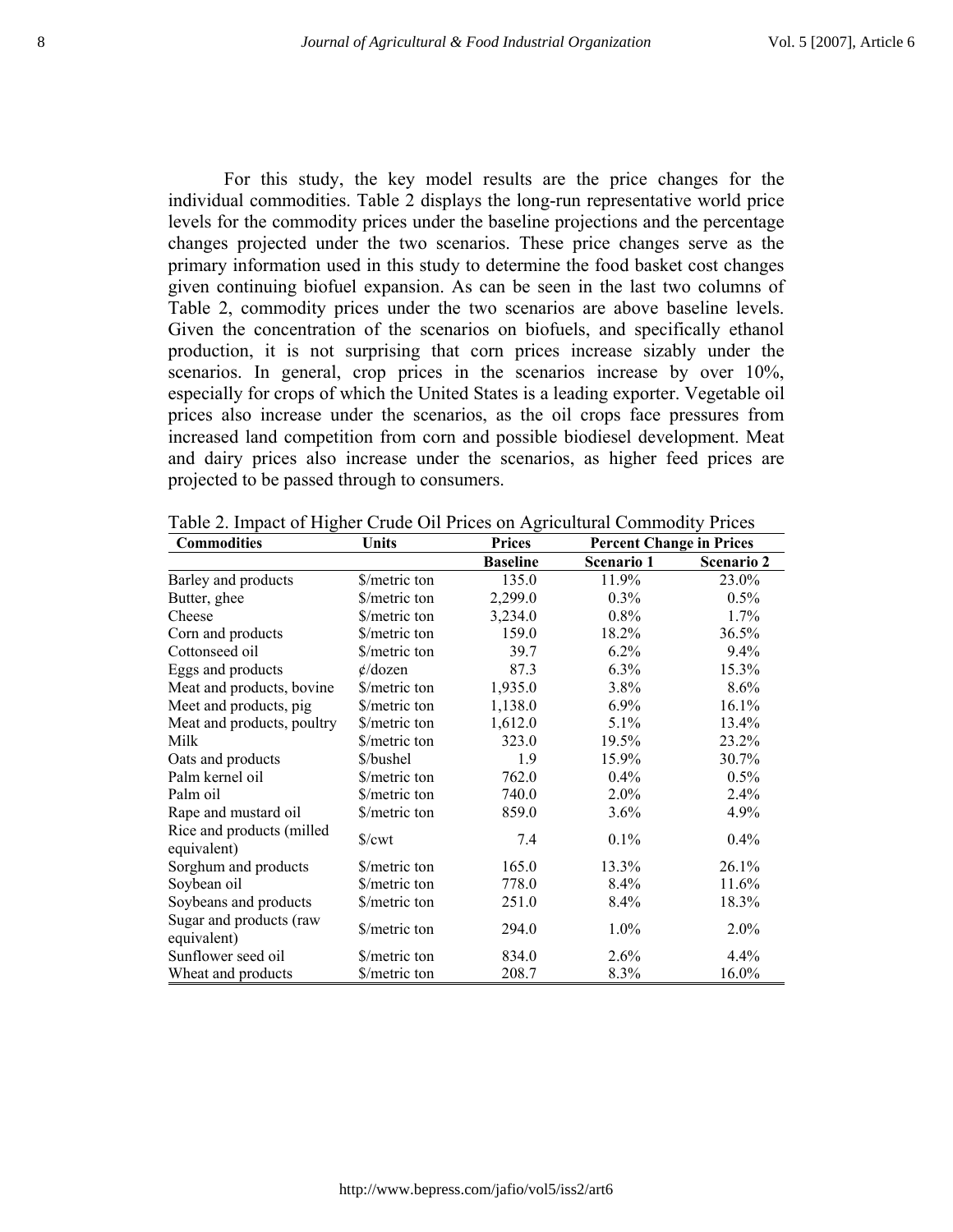#### **4.1.1** *Impact on food baskets around the world*

For the analysis of the changes in costs of food baskets throughout the world, the price changes outlined in Table 2 are merged with food consumption data from FAO. The food consumption data provides details on the share of total dietary energy consumption by food item and country for many of the nations around the world. To estimate the percentage change in the costs of a country's food basket, we multiply the share of total dietary energy consumption by food item with the food item's corresponding commodity price change. We then add up the resulting products, and divide the total by the sum of the shares of total dietary energy consumption. The division of the sum of the dietary energy consumption is necessary as the FAO shares do not sum to 100% for each country, and price data is not available for several of the food items listed in the FAO consumption data.

As an example, Table 3 outlines the estimation process for the country of Albania. The FAO consumption data details 91% of total dietary energy consumption by food item in Albania. Wheat products and milk account for over half of the dietary energy. The sum of food item consumption shares with associated price changes is 81%, so most of the Albanian food basket is covered by this analysis. The food items for which there are no price estimates from the agricultural projection models are shown as not available. The estimated impact on the cost of the Albanian food basket is shown in the last row of the table. The 9.16% cost increase is derived by dividing the 7.42% cost increase for the food items included in the analysis by the sum of consumption shares for those food items, 81%. A table showing the food basket cost statistics for all of the countries included in this study is provided in the Appendix.

The construction of the food basket cost changes in this way assumes that the cost changes for food consumption not included in this analysis are proportional to the average cost change computed for each country. This construction also is predicated on the assumption that the world commodity prices are representative of food prices within the countries. In developed countries, this assumption likely overstates the food basket cost changes, as retail food prices contain considerable markups for packaging, processing, and marketing. For developing countries however, this assumption is less problematic, and the estimated food basket cost changes should generally reflect the food cost situation. A third key caveat is that food consumption patterns are held constant in this analysis. The combination of these assumptions implies that the estimates presented here should be viewed as upper bounds on the impacts on food cost changes.

Figure 1 shows the estimated impacts of food basket costs for countries around the world under Scenario 1. The highest percentage increases are seen in Sub-Saharan Africa and Latin America where food basket costs are estimated to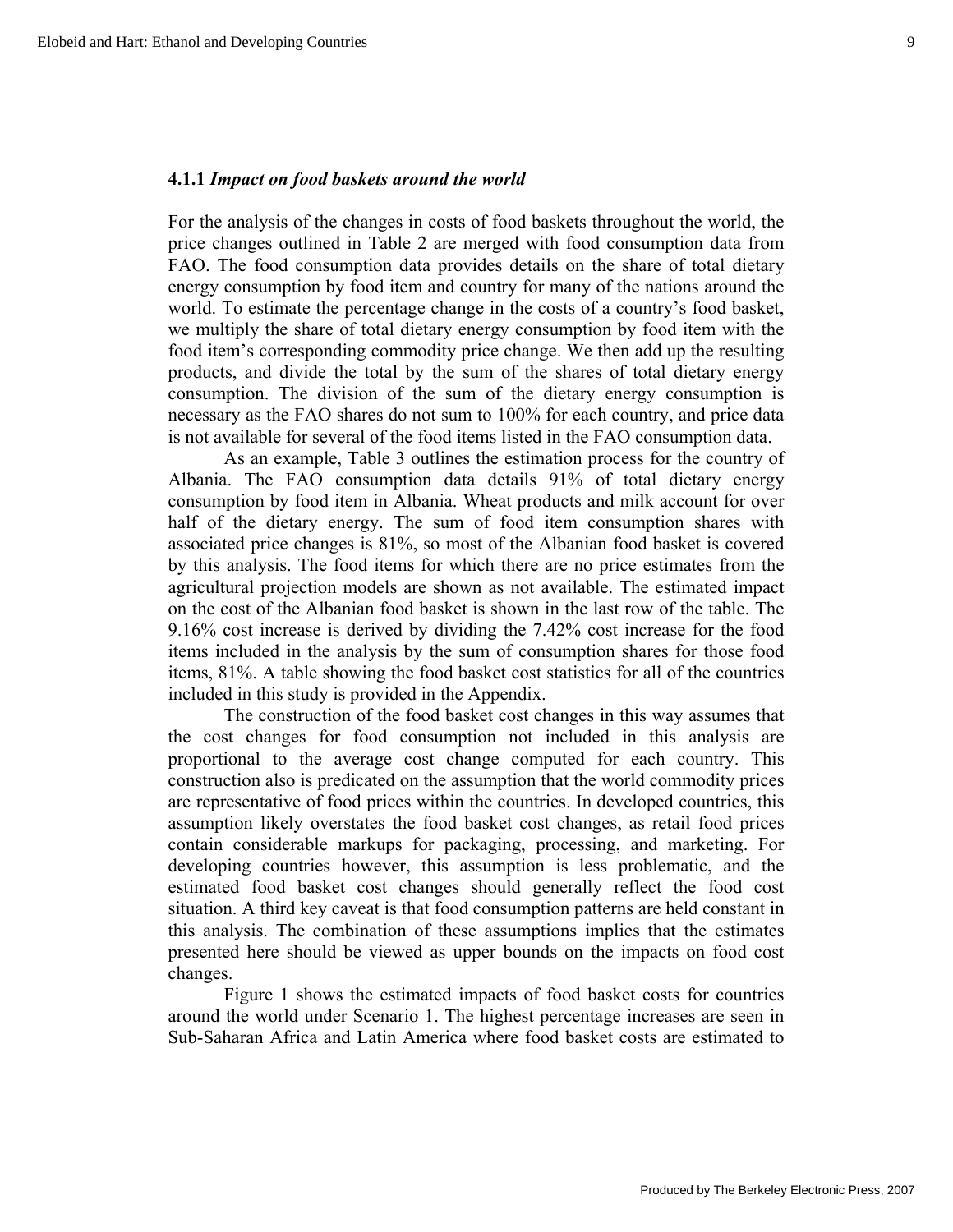increase by at least 10%. The lowest percentage increases are seen in Southeast Asia, with cost increases of less than 2.5%. Countries shown in white did not have consumption data available through the FAO database. In general, the results under Scenario 2 follow the same pattern, with the estimated impacts being roughly double those of Scenario 1.

| <b>Food Item</b>                                      | <b>Dietary Energy</b><br>Consumption | Change in<br><b>Commodity Price</b> | <b>Product of</b><br><b>Consumption Share</b> |
|-------------------------------------------------------|--------------------------------------|-------------------------------------|-----------------------------------------------|
|                                                       | <b>Share</b>                         | under Scenario 1                    | and Price Change                              |
|                                                       |                                      | (percent)                           |                                               |
| Wheat and products                                    | 41                                   | 8.3                                 | 3.40                                          |
| Milk                                                  | 16                                   | 19.5                                | 3.12                                          |
| Sugar and products<br>(raw equivalent)                | 7                                    | 1.0                                 | 0.07                                          |
| Sunflower seed oil                                    | 5                                    | 2.6                                 | 0.13                                          |
| Vegetables, other and<br>products                     | $\overline{2}$                       | N/A                                 | N/A                                           |
| Rice and products<br>(milled equivalent)              | $\overline{2}$                       | 0.1                                 | $\boldsymbol{0}$                              |
| Potatoes and products                                 | $\overline{2}$                       | N/A                                 | N/A                                           |
| Meat and products,<br>bovine                          | $\overline{2}$                       | 3.8                                 | 0.08                                          |
| Meat and products,<br>pig                             | $\overline{2}$                       | 6.9                                 | 0.14                                          |
| Meat and products,<br>poultry                         | $\overline{2}$                       | 5.1                                 | 0.10                                          |
| Corn and products                                     | $\overline{2}$                       | 18.2                                | 0.36                                          |
| Grapes and products<br>(excluding wine)               | $\overline{2}$                       | N/A                                 | N/A                                           |
| Cheese                                                | $\mathfrak{2}$                       | 0.8                                 | 0.02                                          |
| Fats, animals, raw                                    | 1                                    | N/A                                 | N/A                                           |
| Fruits, other and<br>products                         | 1                                    | N/A                                 | N/A                                           |
| Beans, dry and<br>products                            | $\mathbf{1}$                         | N/A                                 | N/A                                           |
| Meat and products,<br>sheep and goat                  | 1                                    | N/A                                 | N/A                                           |
| Sum                                                   | 91                                   |                                     | 7.42                                          |
| Sum of food items<br>with associated price<br>changes | 81                                   |                                     |                                               |
| Estimated food basket cost change                     |                                      |                                     | 9.16                                          |

Table 3. Example of Food Basket Cost Calculation for the Country of Albania

N/A: Not available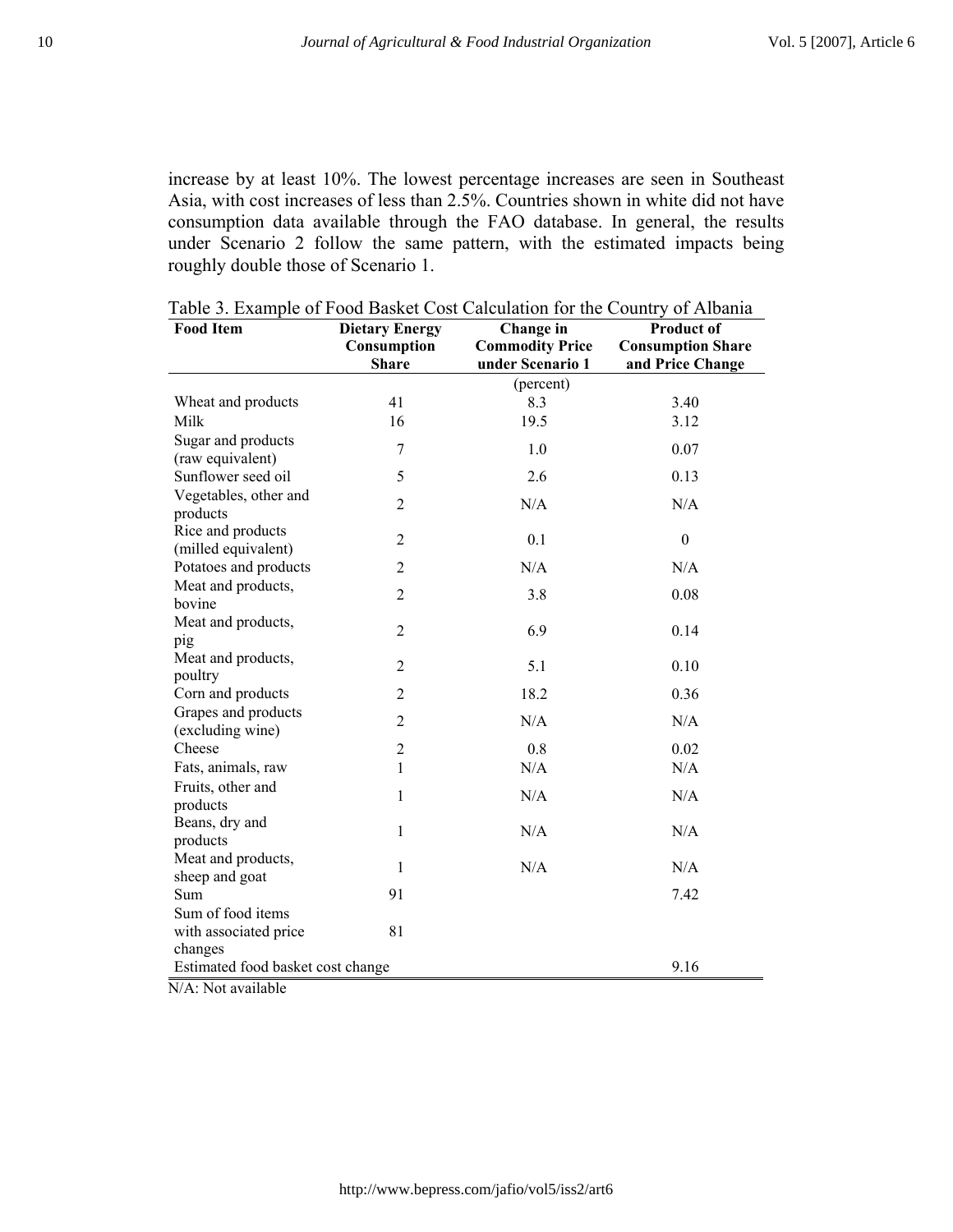

Figure 1. Impact of Increase in Crude Oil Price on the Cost of Food Baskets in Scenario 1

The results for Africa provide a summary for the world in general. Figure 2 isolates the Scenario 1 results for Africa. Countries where corn is the major food grain, such as for much of Sub-Saharan Africa, experience the larger food basket cost increases. Countries where rice is the major food grain, such as Liberia and Sierra Leone, have the smaller food basket cost increases. Countries where wheat and/or sorghum are the major food grains, such as Egypt and Sudan, fall in between.

Table 4 lists the 10 countries with the largest estimated food basket increases under Scenario 1. Nine of the 10 countries are in Sub-Saharan Africa. All of the countries listed have cost increases of at least 10%. At the bottom of the table is the estimate for the United States. In their 2007 paper, Tokgoz, et al. estimated the impact of the growth in the ethanol industry on U.S. food prices to be relatively small, about  $1\%$ <sup>5</sup>. Their estimate is significantly less than the estimate in this study of 5.8%. As was mentioned earlier, in developed countries, the assumption that commodity prices represent retail food prices likely overstates

<sup>&</sup>lt;sup>5</sup> Their impact of food prices is evaluated only from higher commodity prices and feed costs. It was assumed that higher feed prices travel through the supply chains in fixed dollar amounts and not in percentage terms.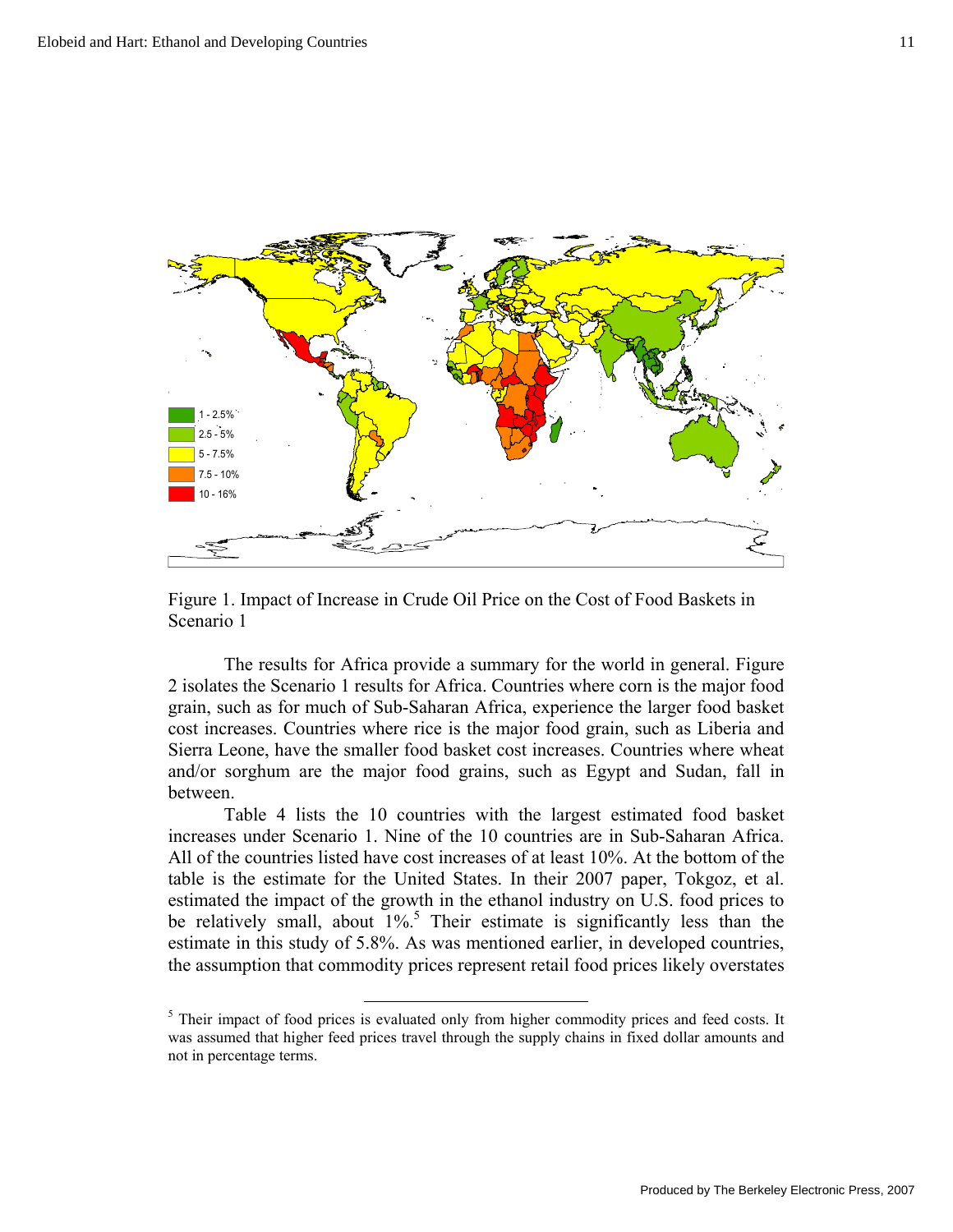the food basket cost changes because retail food prices contain significantly smaller feedstock prices relative to non-feedstock markups.



Figure 2. Impact of Increase in Crude Oil Price on the Cost of Food Baskets in Africa in Scenario 1

| Country              | Ranking | <b>Cost Increase in Food</b> |
|----------------------|---------|------------------------------|
|                      |         | <b>Basket</b>                |
|                      |         | (percent)                    |
| Lesotho              |         | 15.3                         |
| Malawi               | 2       | 15.1                         |
| Zambia               | 3       | 14.7                         |
| Burundi              | 4       | 12.7                         |
| Ethiopia             | 5       | 12.3                         |
| Tanzania             | 6       | 12.2                         |
| Mozambique           | 7       | 11.6                         |
| Rwanda               | 8       | 11.4                         |
| Zimbabwe             | 9       | 11.1                         |
| Guatemala            | 10      | 10.8                         |
| <b>United States</b> | 75      | 5.8                          |

| Table 4. Food Basket Cost Increases under Scenario 1 |  |  |
|------------------------------------------------------|--|--|
|------------------------------------------------------|--|--|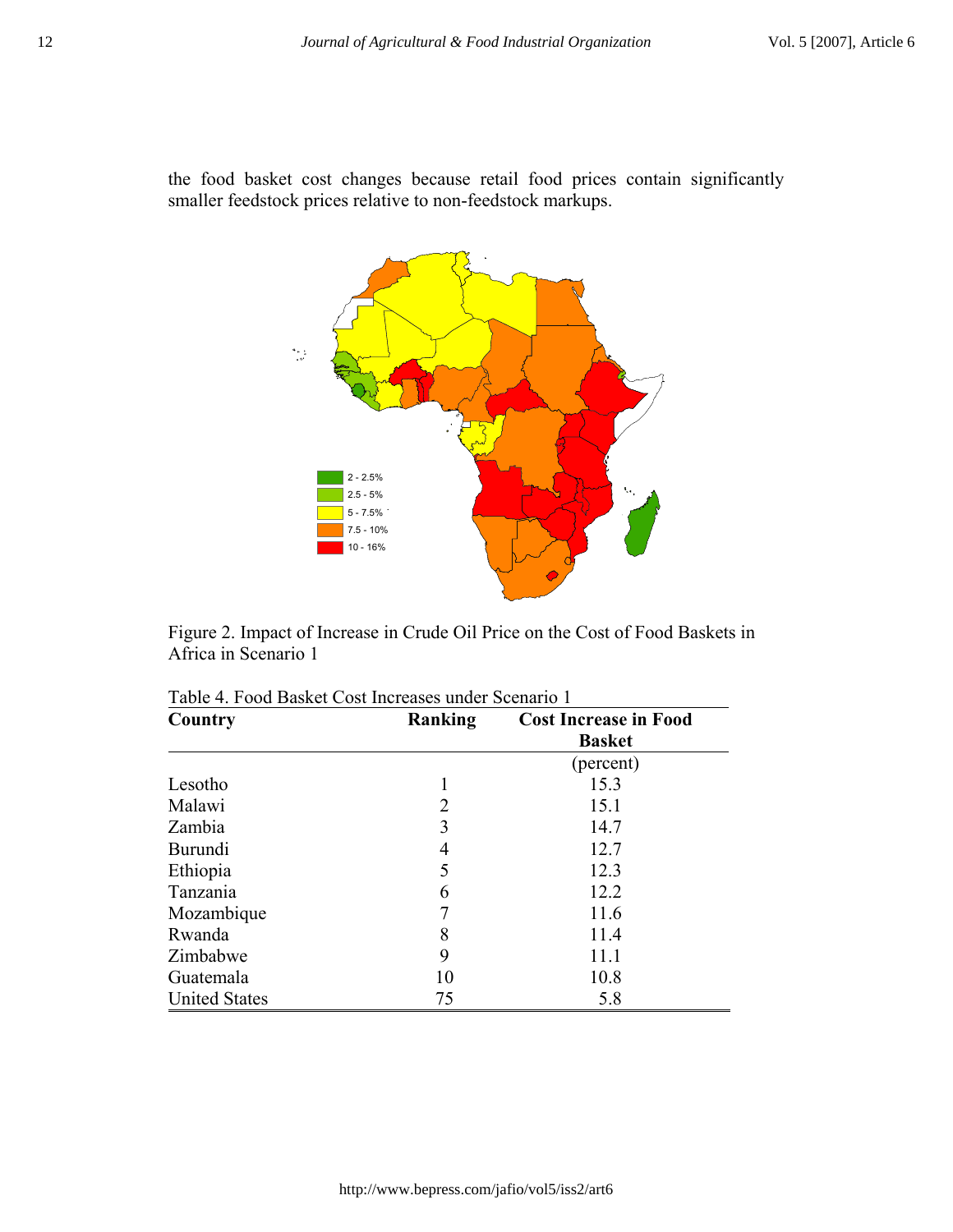The impact of higher commodity prices and feed costs on U.S. food prices depends on how much of the retail prices flow back to the underlying commodity. USDA estimates show that for cereals and bakery items, less than 10% of the retail price flows back. For meat and dairy, this percentage is higher, ranging between 20% and 50%. Thus, for the United States, over half of the retail price for many food items covers packaging, processing, and marketing and not the cost of the associated commodity. The retail markup for these additional costs reduces the percentage impact commodity prices have on U.S. retail food prices. And as a comparison between Tokgoz et al. (2007) and our estimates shows, this reduction can be significant for developed countries. Arguably, for developing countries the retail markup for packaging, processing, and marketing represents a much smaller percentage of retail food prices.

The FAO database also provides estimates of the share of food consumption within total consumption for several countries around the world. Using this data, in combination with the estimated food basket cost increases, can provide an exploratory analysis on the impact for total consumption and the loss of purchasing power due to the food price increases. Table 5 highlights this data for several selected countries. These countries were selected because they were some of the most impacted countries based on our estimates. A rough measure of the loss of purchasing power is the product of the two percentages in Table 5. For countries like Guatemala and Mexico, the loss of purchasing power is between 3% and 4%, as food consumption represents roughly one-third of total consumption. For many of the African countries listed, food consumption is a much larger percentage of total consumption, so the purchasing power loss due to higher food prices is larger, on the order of 9% for a country such as Zambia.

#### **5. Conclusion**

Interest in biofuels has dramatically increased over the past several years for a variety of reasons, including high energy prices, environmental concerns, and energy security. An expansion of the ethanol industries in Brazil and the United States has accompanied this interest, so that worldwide biofuel production is much larger than in years past. There have been a number of studies examining the agricultural impacts of this biofuels expansion, but few, if any, have examined the impacts of the expansion on food costs throughout the world. In this study, we have combined large-scale agricultural model estimates of commodity price changes under two different scenarios for future U.S. biofuel development with data outlining the composition of diets in many countries around the world to compute the possible food cost ramifications of biofuel expansion by country.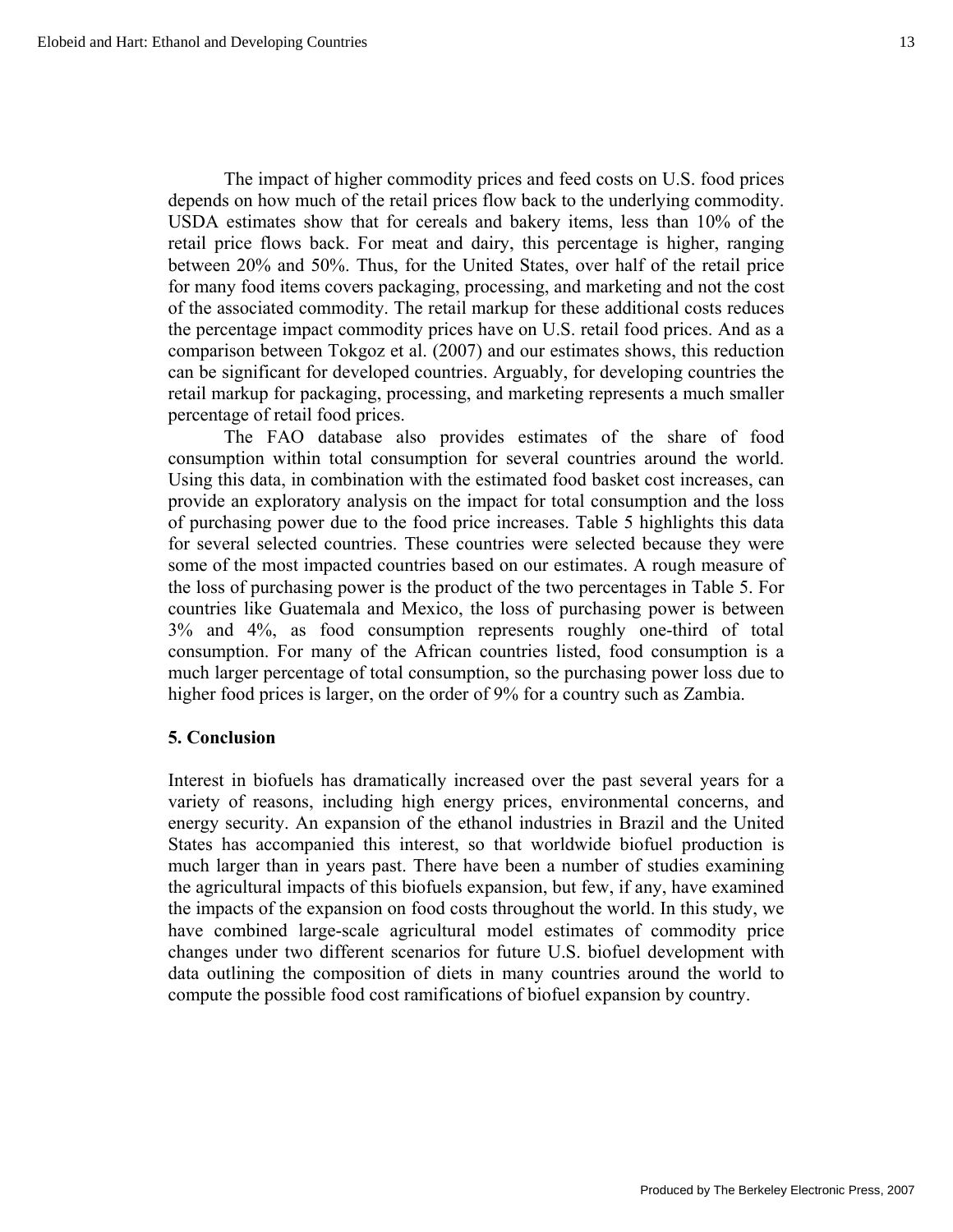| Country                 | Ranking of Impact on Food Share of Food in<br><b>Basket Costs</b><br>in Scenario 1 | <b>Total</b><br>Consumption | Increase in<br><b>Food Cost</b> |
|-------------------------|------------------------------------------------------------------------------------|-----------------------------|---------------------------------|
|                         |                                                                                    | (percent)                   |                                 |
| Ethiopia                | 5                                                                                  | 52.8                        | 12.3                            |
| Guatemala               | 10                                                                                 | 37.1                        | 10.8                            |
| Mexico <sup>1</sup>     | 17                                                                                 | 34.0                        | 10.3                            |
| Moldova <sup>1</sup>    | 16                                                                                 | 68.3                        | 10.4                            |
| Mozambique <sup>1</sup> | 7                                                                                  | 50.0                        | 11.6                            |
| Rwanda                  | 8                                                                                  | 71.7                        | 11.4                            |
| Tanzania                | 6                                                                                  | 65.4                        | 12.2                            |
| Uganda <sup>2</sup>     | 15                                                                                 | 44.0                        | 10.5                            |
| Zambia                  | 3                                                                                  | 64.0                        | 14.7                            |

Table 5. National Share of Food Consumption in Total Consumption for Select **Countries** 

*Source:* FAO, 2007c.

1. Food consumption refers to the monetary value of acquired food, purchased and non-purchased, including food away from home. Total consumption refers to the household's monetary value of acquired goods for consumption, food, and non-food.

2. Includes tobacco.

Our results show that the regions of the world that would face the largest food price pressures are Sub-Saharan Africa and Latin America, regions where corn is the dominant grain for food consumption. Under a scenario of higher oil prices and utilization bottlenecks of biofuels in the United States, the projected corn prices increases by 20%, leading to food basket cost changes of well over 10% for several African nations. Under a second scenario removing the utilization bottlenecks, the projected corn price and food basket cost changes approximately double. Regions where rice is the main food grain show the lowest increases in food basket costs. Many of the most affected countries in terms of food costs also devote a large portion of their total consumption to food. Thus, the increase in food costs will also impact their non-food consumption significantly since their total purchasing power is reduced.

For this study, we have concentrated on the food cost impacts and have estimated upper bounds on those impacts. The higher projected prices for agricultural commodities will also spur additional development of the agricultural sectors in many of the countries affected. Developing countries tend to be net exporters of primary agricultural commodities, but they also tend to be net food importers. Thus, the economic consequences of the biofuels expansion are mixed; agricultural producers gain via the higher prices, just as consumers' situation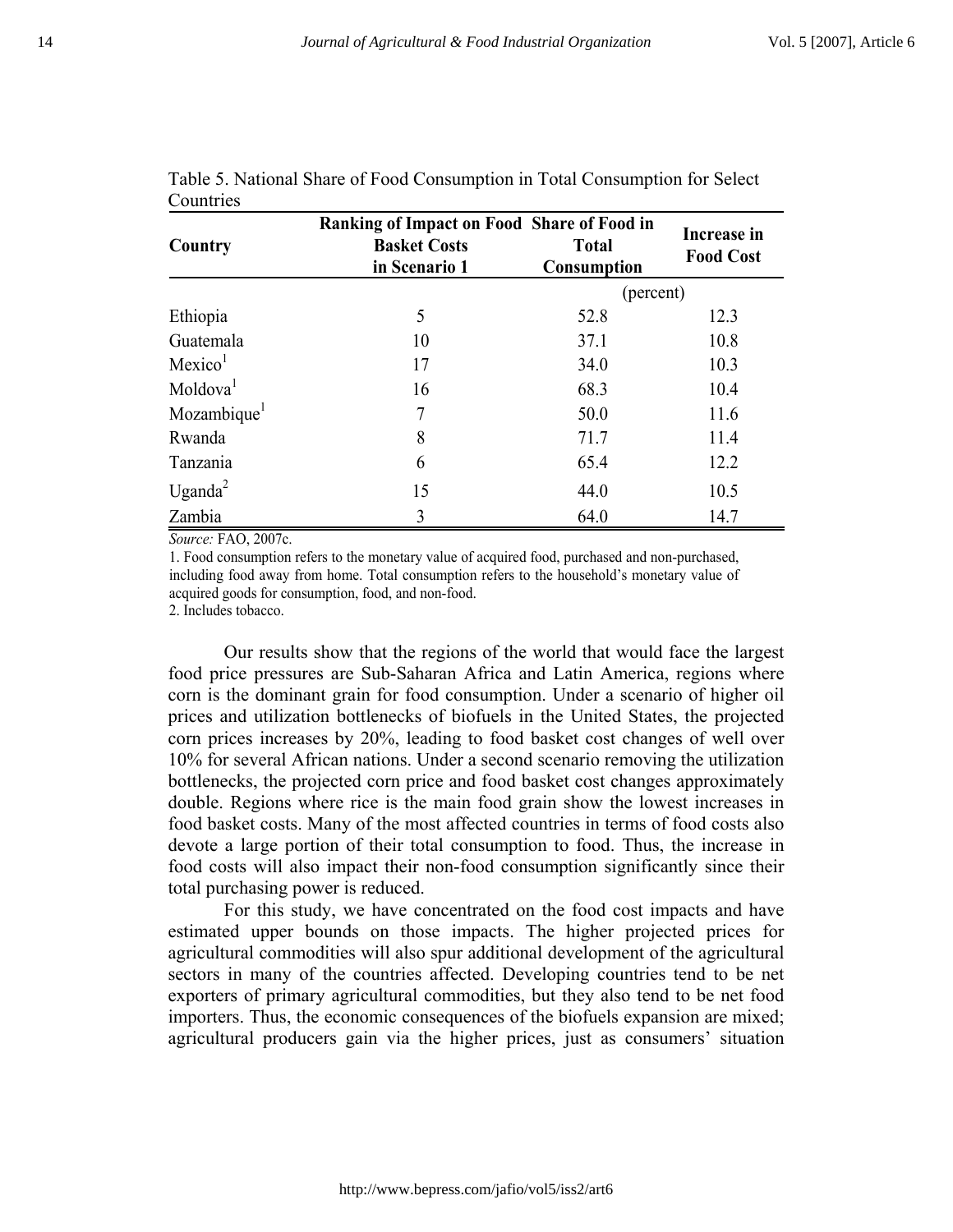declines because of the same higher prices. There are a number of issues that will influence the actual impact of biofuel development on food costs that we have not accounted for. Two major issues are the development and timing of biofuels from non-food sources (cellulosic ethanol, biodiesel from algae, etc.) and the flexibility within country diets among food grains to meet food needs. Both of these issues could mitigate some of the food cost impacts as we look forward.

### **6. Appendix**

|                        | ັ           |             |                |             |                |
|------------------------|-------------|-------------|----------------|-------------|----------------|
| Country                | Dietary     | Cost        | Rank,          | Cost        | Rank,          |
|                        | Energy      | Increase in | Scenario 1     | Increase in | Scenario 2     |
|                        | Consumption | Food        |                | Food        |                |
|                        | Share       | Basket,     |                | Basket,     |                |
|                        |             | Scenario 1  |                | Scenario 2  |                |
| Albania                | 81.0%       | 5.8%        | 74             | 10.7%       | 81             |
| Algeria                | 82.0%       | 7.0%        | 44             | 13.3%       | 47             |
| Angola                 | 47.0%       | 10.1%       | 20             | 19.6%       | 20             |
| Argentina              | 79.0%       | 5.2%        | 98             | $10.0\%$    | 99             |
| Armenia                | 77.0%       | 6.2%        | 64             | 11.6%       | 65             |
| Australia              | 71.0%       | 4.2%        | 143            | 7.9%        | 144            |
| Austria                | 66.0%       | 5.2%        | 97             | 10.2%       | 93             |
| Azerbaijan             | 78.0%       | 7.3%        | 38             | 13.7%       | 44             |
| <b>Bahamas</b>         | 66.0%       | 4.5%        | 130            | 9.3%        | 118            |
| Bangladesh             | 88.0%       | 1.3%        | 172            | 2.5%        | 172            |
| <b>Barbados</b>        | 71.0%       | 5.3%        | 91             | 10.1%       | 98             |
| <b>Belarus</b>         | 65.0%       | 5.2%        | 101            | 9.8%        | 106            |
| Belgium                | 64.0%       | 4.5%        | 129            | 8.5%        | 131            |
| <b>Belize</b>          | 66.0%       | 5.3%        | 94             | 10.4%       | 86             |
| Benin                  | 48.0%       | 10.1%       | 19             | 20.1%       | 18             |
| Bolivia                | 70.0%       | 6.2%        | 63             | 12.2%       | 57             |
| Bosnia and Herzegovina | 70.0%       | 10.1%       | 18             | 19.7%       | 19             |
| Botswana               | 72.0%       | 8.6%        | 27             | 16.5%       | 28             |
| <b>Brazil</b>          | 72.0%       | 5.1%        | 107            | 9.5%        | 113            |
| Brunei Darussalam      | 74.0%       | 4.3%        | 139            | 8.6%        | 128            |
| Bulgaria               | 75.0%       | 6.1%        | 66             | 11.5%       | 68             |
| Burkina Faso           | 64.0%       | 10.6%       | 12             | 20.8%       | 13             |
| Burundi                | 16.0%       | 12.7%       | $\overline{4}$ | 25.4%       | $\overline{4}$ |
| Cambodia               | 85.0%       | 1.6%        | 171            | 3.5%        | 171            |
| Cameroon               | 53.0%       | 9.1%        | 23             | 17.8%       | 23             |
| Canada                 | 70.0%       | 5.2%        | 99             | 9.8%        | 105            |
| Central African        | 41.0%       | 8.0%        | 32             | 15.8%       | 32             |
| Republic               |             |             |                |             |                |
| Chad                   | 56.0%       | 7.2%        | 39             | 14.3%       | 38             |
| Chile                  | 81.0%       | 6.2%        | 62             | 12.0%       | 60             |

Table A. Percentage Changes in Food Basket Costs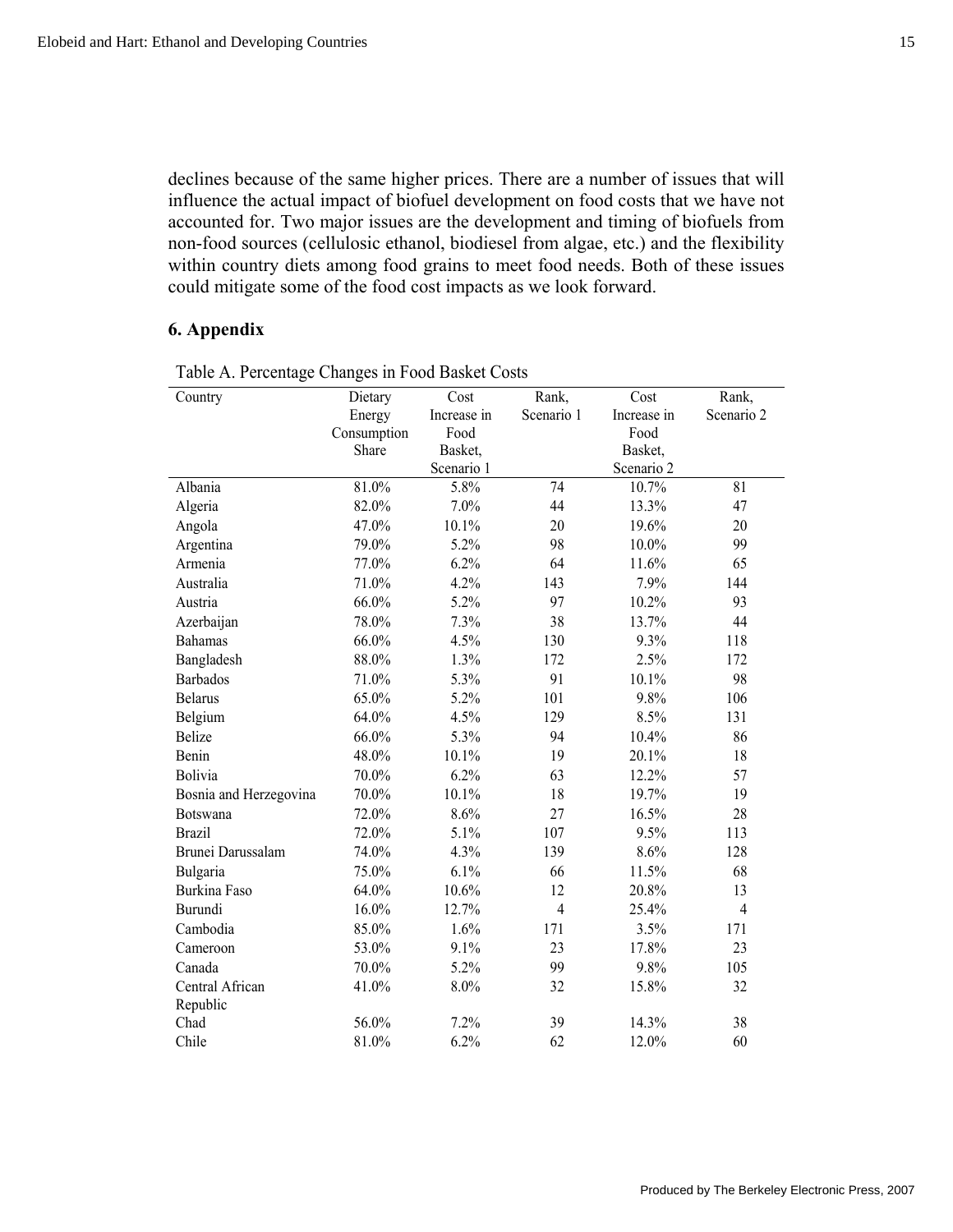| Country              | Dietary     | Cost        | Rank,      | Cost        | Rank,      |
|----------------------|-------------|-------------|------------|-------------|------------|
|                      | Energy      | Increase in | Scenario 1 | Increase in | Scenario 2 |
|                      | Consumption | Food        |            | Food        |            |
|                      | Share       | Basket,     |            | Basket,     |            |
|                      |             | Scenario 1  |            | Scenario 2  |            |
| China                | 75.0%       | 4.9%        | 118        | 9.9%        | 103        |
| Colombia             | 74.0%       | 5.6%        | 81         | 10.7%       | 78         |
| Comoros              | 43.0%       | 2.0%        | 168        | 4.0%        | 168        |
| Congo, Dem. Republic | 31.0%       | 8.9%        | 25         | 17.4%       | 26         |
| Congo, Republic of   | 50.0%       | 5.7%        | 77         | 10.5%       | 84         |
| Costa Rica           | 79.0%       | 3.4%        | 155        | 5.9%        | 156        |
| Côte d'Ivoire        | 55.0%       | 5.2%        | 96         | 10.1%       | 95         |
| Croatia              | 65.0%       | 6.3%        | 58         | 11.8%       | 62         |
| Cuba                 | 70.0%       | 4.4%        | 137        | 8.4%        | 135        |
| Cyprus               | 69.0%       | 4.9%        | 116        | 9.3%        | 119        |
| Czech Republic       | 69.0%       | 4.8%        | 120        | 9.0%        | 123        |
| Denmark              | 59.0%       | 5.1%        | 108        | 10.2%       | 92         |
| Djibouti             | 86.0%       | 4.4%        | 136        | 8.0%        | 143        |
| Dominica             | 58.0%       | 5.0%        | 111        | 9.6%        | 111        |
| Dominican Republic   | 70.0%       | 3.9%        | 148        | 7.0%        | 151        |
| Ecuador              | 77.0%       | 3.8%        | 149        | 6.8%        | 152        |
| Egypt                | 81.0%       | 7.8%        | 34         | 15.3%       | 33         |
| El Salvador          | 76.0%       | 10.5%       | 13         | 20.5%       | 14         |
| Eritrea              | 68.0%       | 9.6%        | 22         | 18.5%       | 22         |
| Estonia              | 59.0%       | 4.4%        | 134        | 8.4%        | 136        |
| Ethiopia             | 61.0%       | 12.3%       | 5          | 24.2%       | 6          |
| Fiji Islands         | 69.0%       | 4.6%        | 125        | 8.5%        | 130        |
| Finland              | 73.0%       | 4.8%        | 121        | 9.2%        | 121        |
| France               | 73.0%       | 4.8%        | 119        | 9.5%        | 114        |
| French Polynesia     | 67.0%       | 4.0%        | 146        | 8.0%        | 141        |
| Gabon                | 55.0%       | 5.0%        | 112        | 9.8%        | 108        |
| Gambia               | 69.0%       | 4.6%        | 126        | 8.1%        | 139        |
| Georgia              | 83.0%       | 7.9%        | 33         | 15.1%       | 34         |
| Germany              | 63.0%       | 5.2%        | 100        | 9.9%        | 102        |
| Ghana                | 36.0%       | 8.8%        | 26         | 17.6%       | 25         |
| Greece               | 58.0%       | 5.1%        | 102        | 10.1%       | 97         |
| Grenada              | 63.0%       | 4.6%        | 124        | 8.8%        | 125        |
| Guatemala            | 82.0%       | 10.8%       | 10         | 21.3%       | 10         |
| Guinea               | 59.0%       | 2.5%        | 162        | 4.9%        | 162        |
| Guinea-Bissau        | 73.0%       | 3.7%        | 152        | 7.1%        | 148        |
| Guyana               | 69.0%       | 2.8%        | 158        | 5.4%        | 159        |
| Haiti                | 69.0%       | 6.0%        | 67         | 11.6%       | 66         |
| Honduras             | 81.0%       | 9.1%        | 24         | 17.7%       | 24         |
| Hungary              | 65.0%       | 5.0%        | 110        | $10.0\%$    | 100        |
| Iceland              | 66.0%       | 4.6%        | 123        | 8.6%        | 127        |
|                      |             |             |            |             |            |

Table A. Percentage Changes in Food Basket Costs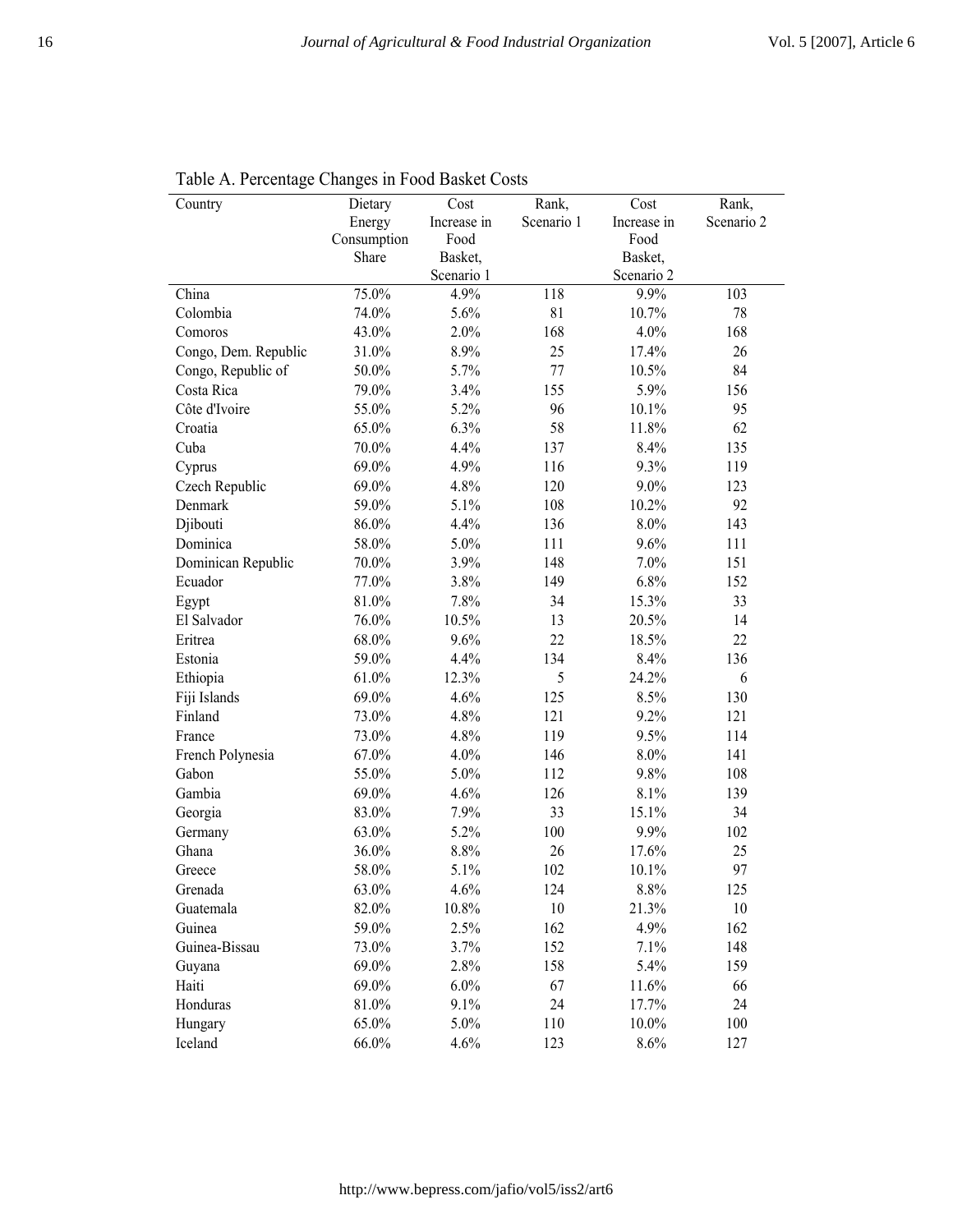| Country              | Dietary              | Cost                | Rank,          | Cost                | Rank,          |
|----------------------|----------------------|---------------------|----------------|---------------------|----------------|
|                      | Energy               | Increase in<br>Food | Scenario 1     | Increase in<br>Food | Scenario 2     |
|                      | Consumption<br>Share | Basket,             |                | Basket,             |                |
|                      |                      | Scenario 1          |                | Scenario 2          |                |
| India                | 78.0%                | 3.5%                | 154            | 6.4%                | 154            |
| Indonesia            | $80.0\%$             | 2.9%                | 157            | 5.9%                | 157            |
| Iran                 | 77.0%                | $6.0\%$             | 70             | 11.2%               | 70             |
| Ireland              | 67.0%                | 5.3%                | 93             | $10.0\%$            | 101            |
| Israel               | 76.0%                | 5.9%                | 72             | 11.0%               | 73             |
| Italy                | 69.0%                | 5.5%                | 85             | 10.7%               | 79             |
| Jamaica              | 71.0%                | 5.0%                | 113            | 9.3%                | 117            |
| Japan                | 73.0%                | 4.4%                | 133            | 8.5%                | 132            |
| Jordan               | 79.0%                | 7.7%                | 35             | 15.0%               | 35             |
| Kazakhstan           | 82.0%                | 5.6%                | 82             | 10.3%               | 91             |
| Kenya                | 73.0%                | 10.5%               | 14             | 20.3%               | 15             |
| Kiribati             | 52.0%                | 3.5%                | 153            | 7.1%                | 149            |
| Korea, Dem. People's | 69.0%                | 6.4%                | 56             | 12.8%               | 49             |
| Rep.                 |                      |                     |                |                     |                |
| Korea, Republic of   | 72.0%                | 4.2%                | 142            | 8.2%                | 138            |
| Kuwait               | 73.0%                | 4.4%                | 135            | 8.6%                | 129            |
| Kyrgyzstan           | 79.0%                | 6.8%                | 50             | 12.7%               | 52             |
| Laos                 | 80.0%                | 2.3%                | 165            | 4.8%                | 163            |
| Latvia               | 65.0%                | 5.7%                | 78             | 10.5%               | 83             |
| Lebanon              | 62.0%                | 5.8%                | 76             | 10.6%               | 82             |
| Lesotho              | 83.0%                | 15.3%               | $\mathbf{1}$   | 30.4%               | $\mathbf{1}$   |
| Liberia              | 59.0%                | 2.5%                | 161            | 4.6%                | 166            |
| Libya                | 64.0%                | 6.2%                | 61             | 11.9%               | 61             |
| Lithuania            | 66.0%                | 5.9%                | 71             | 11.0%               | 72             |
| Luxembourg           | 61.0%                | 5.6%                | 84             | 10.9%               | 75             |
| Macedonia            | 76.0%                | 6.5%                | 55             | 12.7%               | 51             |
| Madagascar           | 68.0%                | 2.4%                | 163            | 4.7%                | 164            |
| Malawi               | 67.0%                | 15.1%               | $\overline{2}$ | 30.2%               | $\overline{2}$ |
| Malaysia             | 78.0%                | 3.1%                | 156            | 6.1%                | 155            |
| Maldives             | 57.0%                | 3.7%                | 151            | 7.0%                | 150            |
| Mali                 | 66.0%                | 7.2%                | 42             | 13.9%               | 42             |
| Malta                | 73.0%                | 5.7%                | 80             | 10.9%               | $76\,$         |
| Mauritania           | 83.0%                | 5.4%                | 90             | 9.6%                | 112            |
| Mauritius            | 83.0%                | 4.5%                | 132            | 8.1%                | 140            |
| Mexico               | 80.0%                | 10.3%               | 17             | 20.3%               | 16             |
| Moldova              | 72.0%                | 10.4%               | 16             | 20.2%               | 17             |
| Mongolia             | 67.0%                | 6.2%                | 60             | 11.5%               | 67             |
| Morocco              | 83.0%                | 8.4%                | 30             | 16.1%               | 31             |
| Mozambique           | 50.0%                | 11.6%               | 7              | 23.0%               | $\tau$         |
| Myanmar              | 80.0%                | 0.5%                | 173            | 1.1%                | 173            |

Table A. Percentage Changes in Food Basket Costs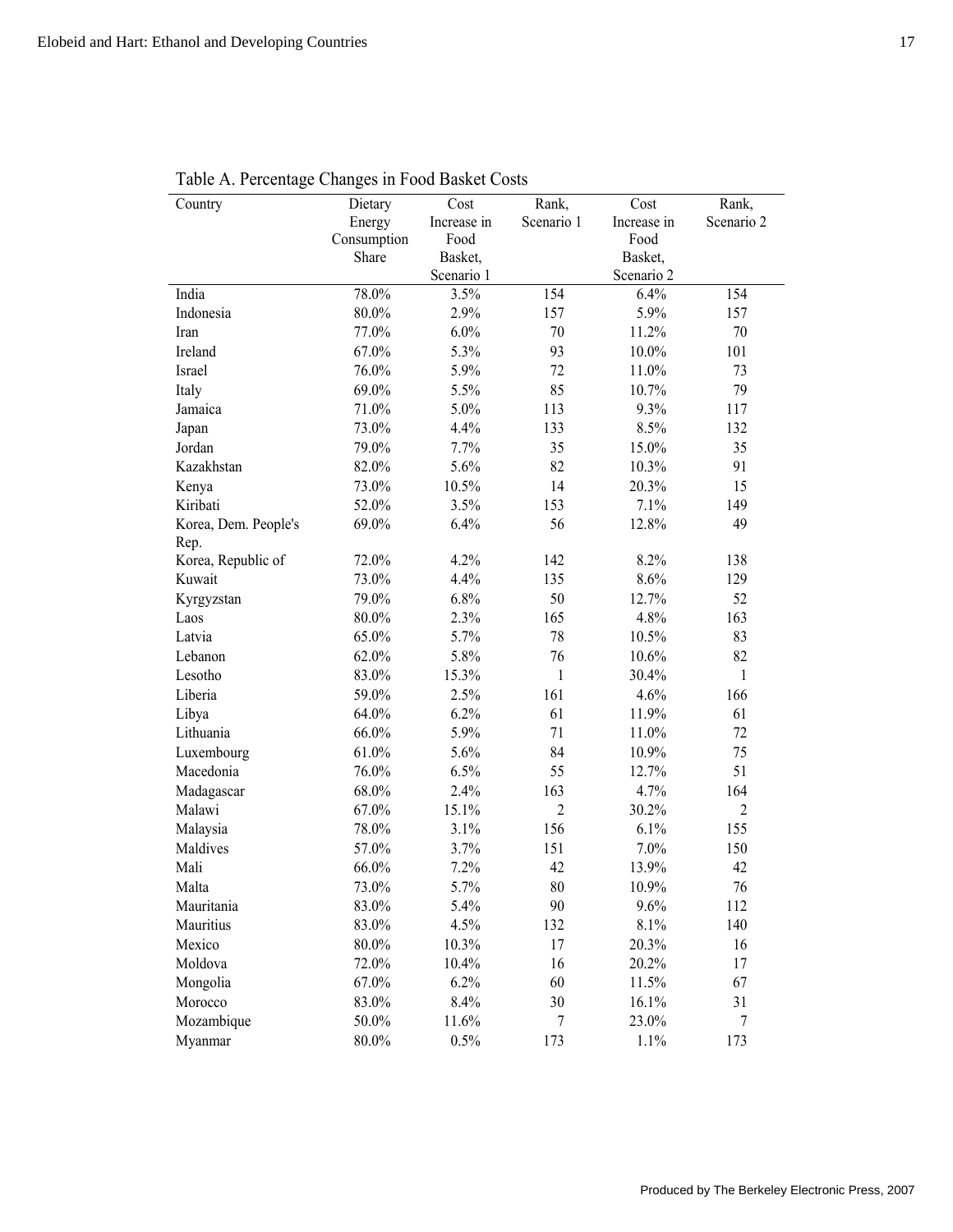| Country                 | Dietary     | Cost        | Rank,      | Cost        | Rank,      |
|-------------------------|-------------|-------------|------------|-------------|------------|
|                         | Energy      | Increase in | Scenario 1 | Increase in | Scenario 2 |
|                         | Consumption | Food        |            | Food        |            |
|                         | Share       | Basket,     |            | Basket,     |            |
|                         |             | Scenario 1  |            | Scenario 2  |            |
| Namibia                 | 59.0%       | 8.5%        | 29         | 16.6%       | 27         |
| Nepal                   | 78.0%       | 6.0%        | 68         | 11.8%       | 63         |
| Netherlands             | 66.0%       | 4.5%        | 128        | 8.4%        | 133        |
| Netherlands Antilles    | 73.0%       | 5.4%        | 89         | 10.7%       | 80         |
| New Caledonia           | 67.0%       | 4.5%        | 131        | 8.7%        | 126        |
| New Zealand             | 65.0%       | 4.3%        | 138        | 8.3%        | 137        |
| Nicaragua               | 79.0%       | 7.5%        | 37         | 14.6%       | 36         |
| Niger                   | 33.0%       | 6.9%        | 49         | 13.5%       | 46         |
| Nigeria                 | 53.0%       | 7.1%        | 43         | 14.0%       | 40         |
| Norway                  | $70.0\%$    | 5.4%        | 87         | 10.2%       | 94         |
| Pakistan                | 87.0%       | 5.4%        | 88         | 9.8%        | 109        |
| Palestine, Occupied Tr. | 70.0%       | 5.7%        | 79         | 10.8%       | 77         |
| Panama                  | 71.0%       | 4.9%        | 115        | 9.2%        | 120        |
| Paraguay                | 65.0%       | 8.6%        | 28         | 16.5%       | 29         |
| Peru                    | 65.0%       | 4.7%        | 122        | 8.9%        | 124        |
| Philippines             | 74.0%       | 2.3%        | 164        | 4.9%        | 161        |
| Poland                  | 67.0%       | 5.3%        | 95         | 10.3%       | 89         |
| Portugal                | $60.0\%$    | 4.9%        | 114        | 9.4%        | 116        |
| Romania                 | 78.0%       | 7.2%        | 41         | 13.7%       | 43         |
| Russian Federation      | 74.0%       | 5.1%        | 105        | 9.8%        | 107        |
| Rwanda                  | 15.0%       | 11.4%       | 8          | 22.2%       | 8          |
| Saint Kitts and Nevis   | 65.0%       | 3.9%        | 147        | 7.5%        | 146        |
| Saint Lucia             | $60.0\%$    | 5.1%        | 104        | 10.3%       | 90         |
| St. Vincent/Grenadines  | 70.0%       | 5.1%        | 109        | 10.1%       | 96         |
| Samoa                   | 42.0%       | 4.5%        | 127        | 9.5%        | 115        |
| Sao Tome and Principe   | 46.0%       | 5.6%        | 83         | 10.9%       | 74         |
| Saudi Arabia            | 78.0%       | 5.8%        | 73         | 11.2%       | 71         |
| Senegal                 | 76.0%       | 4.1%        | 145        | 7.5%        | 147        |
| Serbia and Montenegro   | 67.0%       | 6.1%        | 65         | 11.7%       | 64         |
| Seychelles              | 69.0%       | 6.3%        | 59         | 12.4%       | 55         |
| Sierra Leone            | 69.0%       | 2.2%        | 167        | 4.1%        | 167        |
| Slovakia                | 70.0%       | 5.3%        | 92         | 10.3%       | 88         |
| Slovenia                | 65.0%       | 7.0%        | 45         | 13.6%       | 45         |
| Solomon Islands         | 40.0%       | 1.8%        | 170        | 3.6%        | 170        |
| South Africa            | 81.0%       | 9.8%        | 21         | 19.4%       | 21         |
|                         |             |             |            |             |            |
| Spain                   | 61.0%       | 5.1%        | 106        | 9.9%        | 104        |
| Sri Lanka               | 70.0%       | 2.5%        | 160        | 4.9%        | 160        |
| Sudan                   | 78.0%       | 7.7%        | 36         | 14.5%       | 37         |
| Suriname                | 78.0%       | 3.7%        | 150        | 6.8%        | 153        |
| Swaziland               | 75.0%       | 8.3%        | 31         | 16.4%       | 30         |

Table A. Percentage Changes in Food Basket Costs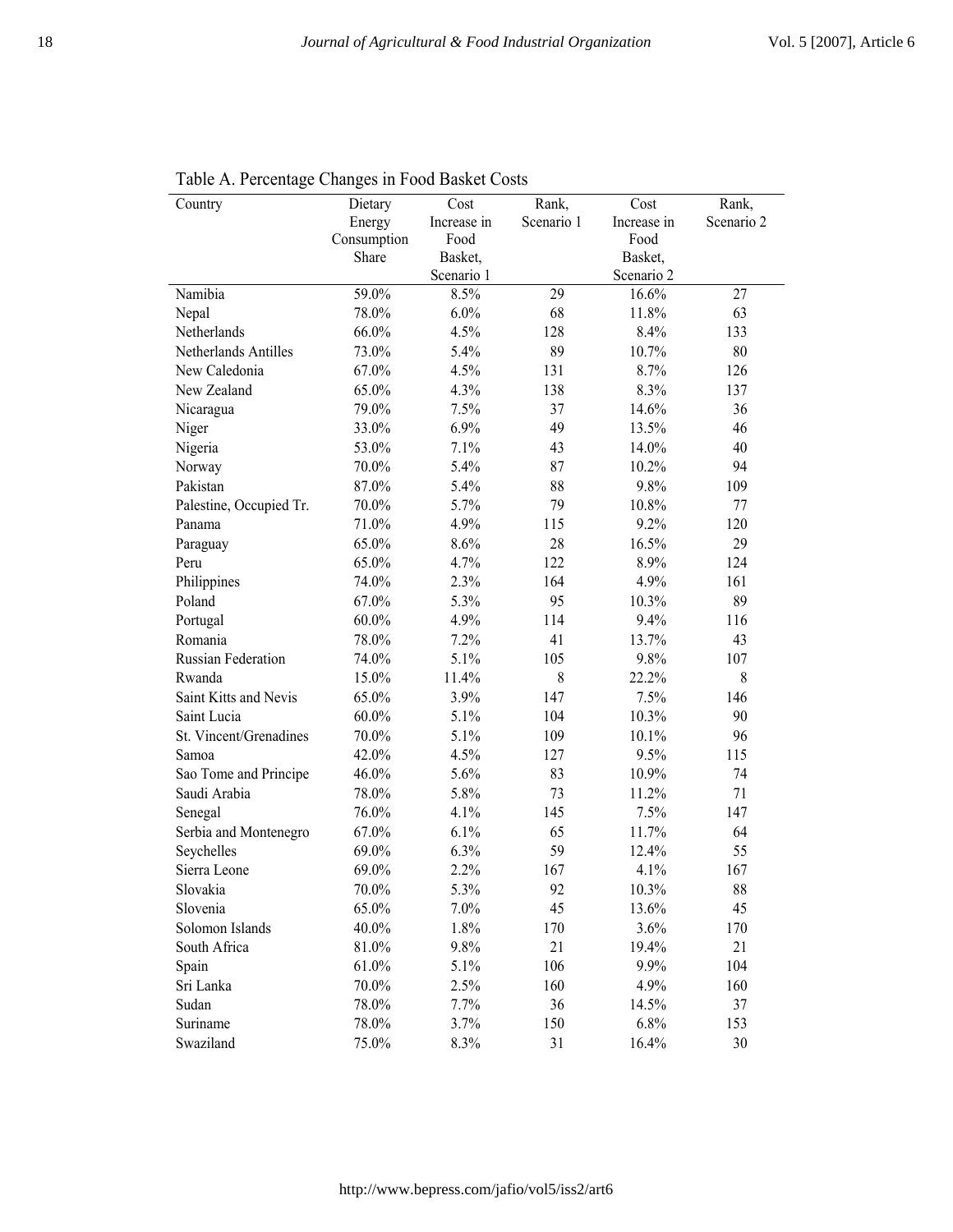l,

| Table A. Percentage Changes in Food Basket Costs<br>Country | Dietary     | Cost        | Rank,      | Cost        | Rank,      |
|-------------------------------------------------------------|-------------|-------------|------------|-------------|------------|
|                                                             | Energy      | Increase in | Scenario 1 | Increase in | Scenario 2 |
|                                                             | Consumption | Food        |            | Food        |            |
|                                                             | Share       | Basket,     |            | Basket,     |            |
|                                                             |             | Scenario 1  |            | Scenario 2  |            |
| Sweden                                                      | 69.0%       | 4.3%        | 141        | 7.9%        | 145        |
| Switzerland                                                 | 71.0%       | 4.3%        | 140        | 8.4%        | 134        |
| Syria                                                       | 71.0%       | 6.0%        | 69         | 11.3%       | 69         |
| Tajikistan                                                  | 87.0%       | 6.5%        | 54         | 12.1%       | 59         |
| Tanzania                                                    | 58.0%       | 12.2%       | 6          | 24.2%       | 5          |
| Thailand                                                    | 76.0%       | 2.2%        | 166        | 4.6%        | 165        |
| Timor-Leste                                                 | 77.0%       | 7.0%        | 46         | 14.1%       | 39         |
| Togo                                                        | 58.0%       | 10.8%       | 11         | 21.2%       | 11         |
| Trinidad and Tobago                                         | 75.0%       | 4.9%        | 117        | 9.0%        | 122        |
| Tunisia                                                     | 76.0%       | 7.0%        | 47         | 12.8%       | 50         |
| Turkey                                                      | 75.0%       | 6.8%        | 52         | 12.7%       | 53         |
| Turkmenistan                                                | 85.0%       | 6.8%        | 51         | 12.5%       | 54         |
| Uganda                                                      | 27.0%       | 10.5%       | 15         | 20.8%       | 12         |
| Ukraine                                                     | 70.0%       | 5.5%        | 86         | 10.4%       | 87         |
| United Arab Emirates                                        | 67.0%       | 4.1%        | 144        | 8.0%        | 142        |
| United Kingdom                                              | 74.0%       | 5.1%        | 103        | 9.7%        | 110        |
| United States of                                            | 68.0%       | 5.8%        | 75         | 10.5%       | 85         |
| America                                                     |             |             |            |             |            |
| Uruguay                                                     | 78.0%       | 6.4%        | 57         | 12.1%       | 58         |
| Uzbekistan                                                  | 85.0%       | 6.7%        | 53         | 12.2%       | 56         |
| Vanuatu                                                     | 47.0%       | 2.7%        | 159        | 5.7%        | 158        |
| Venezuela                                                   | 74.0%       | 6.9%        | 48         | 13.2%       | 48         |
| Viet Nam                                                    | 84.0%       | 1.8%        | 169        | 4.0%        | 169        |
| Yemen                                                       | 85.0%       | 7.2%        | 40         | 14.0%       | 41         |
| Zambia                                                      | 75.0%       | 14.7%       | 3          | 29.3%       | 3          |
| Zimbabwe                                                    | 81.0%       | 11.1%       | 9          | 21.7%       | 9          |

 $\overline{a}$ 

## **7. References**

- Doornbosch, R., and R. Steenblik. "Biofuels: Is the Cure Worse than the Disease?" Round Table on Sustainable Development, Organization for Economic Co-operation and Development, SG/SD/RT(2007)3, September 2007.
- Elobeid, A., S. Tokgoz, D.J. Hayes, B.A. Babcock and C.E. Hart. "The Long-Run Impact of Corn-Based Ethanol on the Grain, Oilseed, and Livestock Sectors with Implications for Biotech Crops." *AgBioForum* 10(1) (2007): 11-18.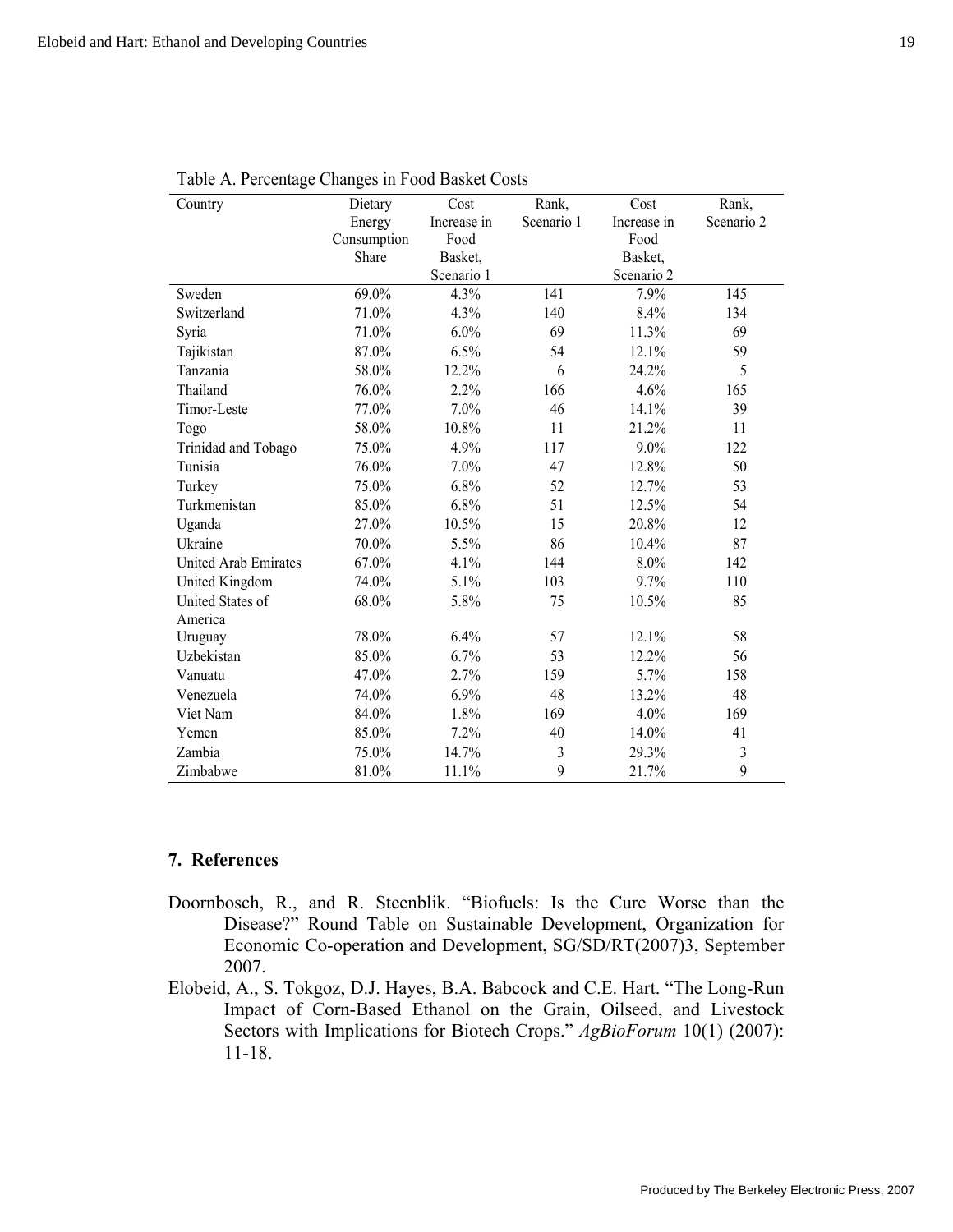- Energy Information Administration (EIA). "Petroleum Product Prices." *Annual Energy Outlook 2007*, Energy Information Administration, Department of Energy. Available at http://www.eia.doe.gov/oiaf/aeo/index.html.
- English, B.B., D.G. De La Torre Ugarte, K. Jensen, C. Hellwinckel, J. Menard, B. Wilson, R. Roberts and M. Walsh. "25% Renewable Energy for the United States by 2025: Agricultural and Economic Impacts." University of Tennessee Agricultural Analysis Policy Analysis Center, 2006. Available at http://www.agpolicy.org/ppap/REPORT%2025x25.pdf.
- FAOSTAT Online. Database. Available at http://faostat.fao.org/default.aspx
- F.O. Lichts. Online Database, Licht Interactive Data. Available at http://www.agranet.com/portal/puboptions.jsp?Option=menu&pubId=ag0 72 (accessed July 2007).
- Food and Agricultural Organization of the United Nations (FAO). "Food Consumption Pattern of Main Food Items." Food Security Statistics, Food and Agricultural Organization of the United Nations, Rome, 2007a.
- Food and Agricultural Organization of the United Nations (FAO). "Number of Undernourished Persons." Food Security Statistics, Food and Agricultural Organization of the United Nations, Rome, 2007b. Available at http://www.fao.org/es/ess/faostat/foodsecurity/index\_en.htm. Available at http://www.fao.org/es/ess/faostat/foodsecurity/index\_en.htm.
- Food and Agricultural Organization of the United Nations (FAO). "Share of Food in Total Consumption." Food Security Statistics, Food and Agricultural Organization of the United Nations, Rome, 2007c. Available at http://www.fao.org/es/ess/faostat/foodsecurity/index\_en.htm.
- Food and Agricultural Organization of the United Nations (FAO). *The State of Food Insecurity in the World: Eradicating World Hunger – Taking Stock Ten Years after the World Food Summit*. Food and Agricultural Organization of the United Nations, Rome, 2006.
- Food and Agricultural Organization of the United Nations (FAO). *The State of Food Insecurity in the World 2001*. Food and Agricultural Organization of the United Nations, Rome, 2002.
- Hill, J., E. Nelson, D. Tilman, S. Polasky and D. Tiffany. "Environmental, Economic, and Energetic Costs and Benefits of Biodiesel and Ethanol Biofuels." *Proceedings of the National Academy of Sciences* 103 (30) (2006): 11206-11210.
- Renewable Fuels Association (RFA). *Ethanol Industry Outlook 2007: Building New Horizons*. Washington, D.C.: Renewable Fuels Association, 2007.
- Schmidhuber, Josef. "Impact of an Increased Biomass Use on Agricultural Markets, Prices and Food Security: A Longer-Term Perspective." Paper prepared for the International Symposium of Notre Europe, Paris, November 27-29, 2006.